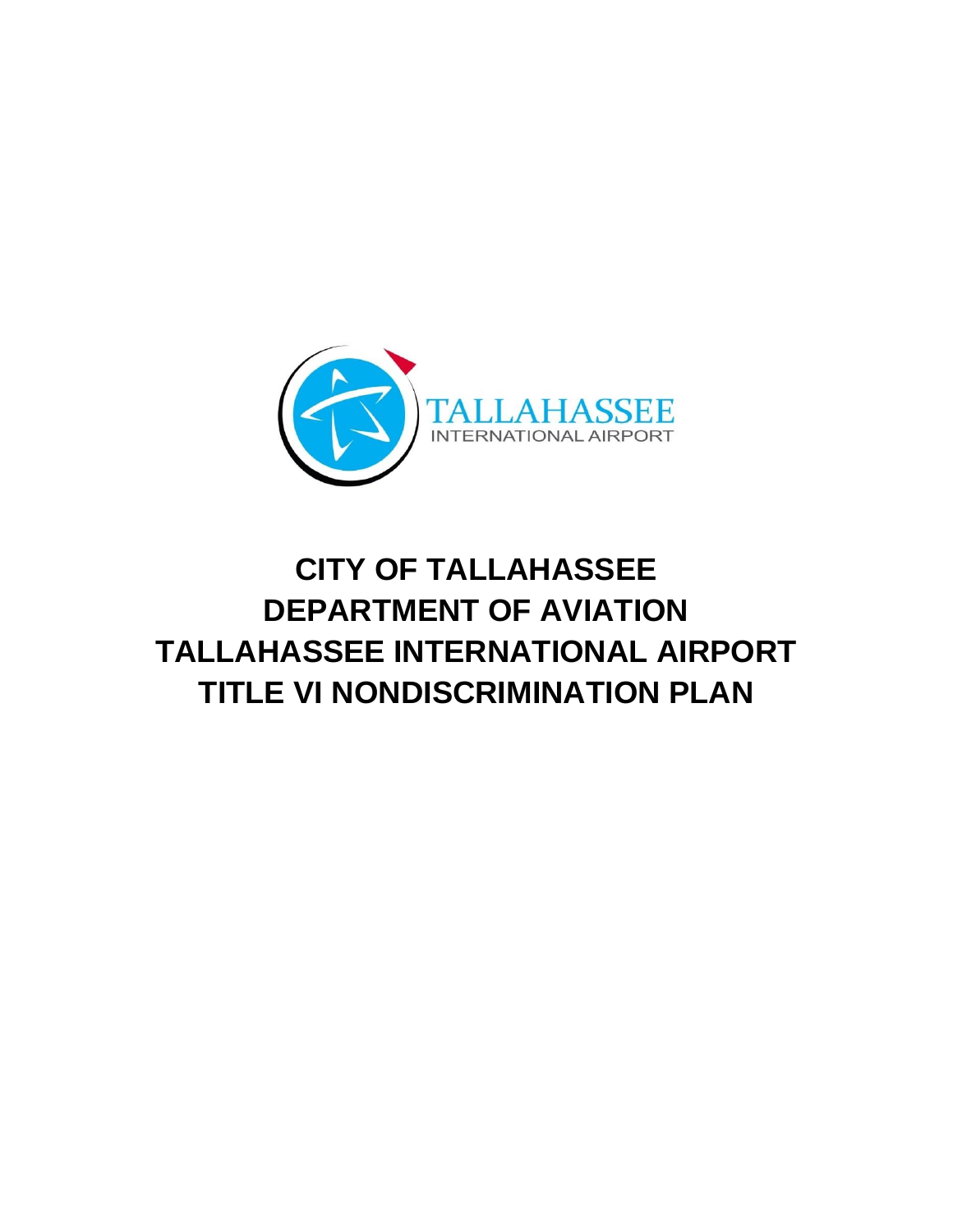**Title VI Nondiscrimination Plan - Signature Page** 

## **PROMULGATION PAGE**

Tallahassee International Airport 3300 Capital Circle S.W., Suite 1 Tallahassee, FL 32310

## AIRPORT IDENTIFIER CODE: TLH

The Tallahassee International Airport is committed to a policy of nondiscrimination. The Airport's Title VI Nondiscrimination Plan presented herein is consistent with Title VI of the Civil Rights Act of 1964 and other related authorities.

This is the first edition of the Department of Aviation's Title VI Plan adopted by the Airport as of the date set forth below.

Ďavid J. Pollard. C.M  $\mu$ Director of Aviation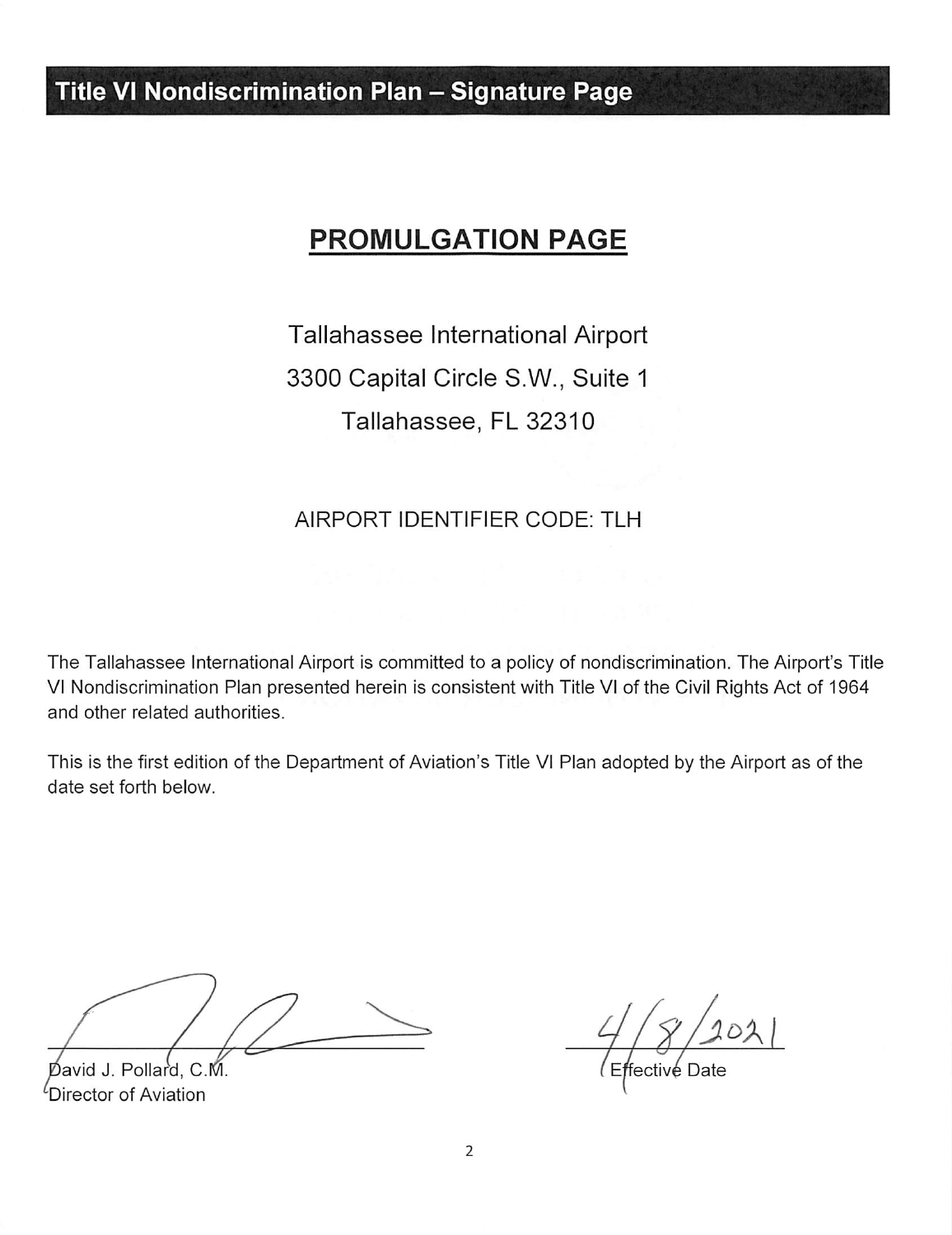## **Table of Contents**

| V. Complaint Procedures - Allegations of Discrimination in Federally-Assisted Programs  7 |  |
|-------------------------------------------------------------------------------------------|--|
|                                                                                           |  |
|                                                                                           |  |

## **Exhibits**

|  | <b>Exhibit 1: Title VI Complaint Policy, Procedures and Complaint Form</b> |
|--|----------------------------------------------------------------------------|
|  |                                                                            |

- **Exhibit 2: FAA Title VI Unlawful Discrimination Poster**
- **Exhibit 3: TLH Language Assistance Plan**
- **Exhibit 4: TLH Service Area Demographics**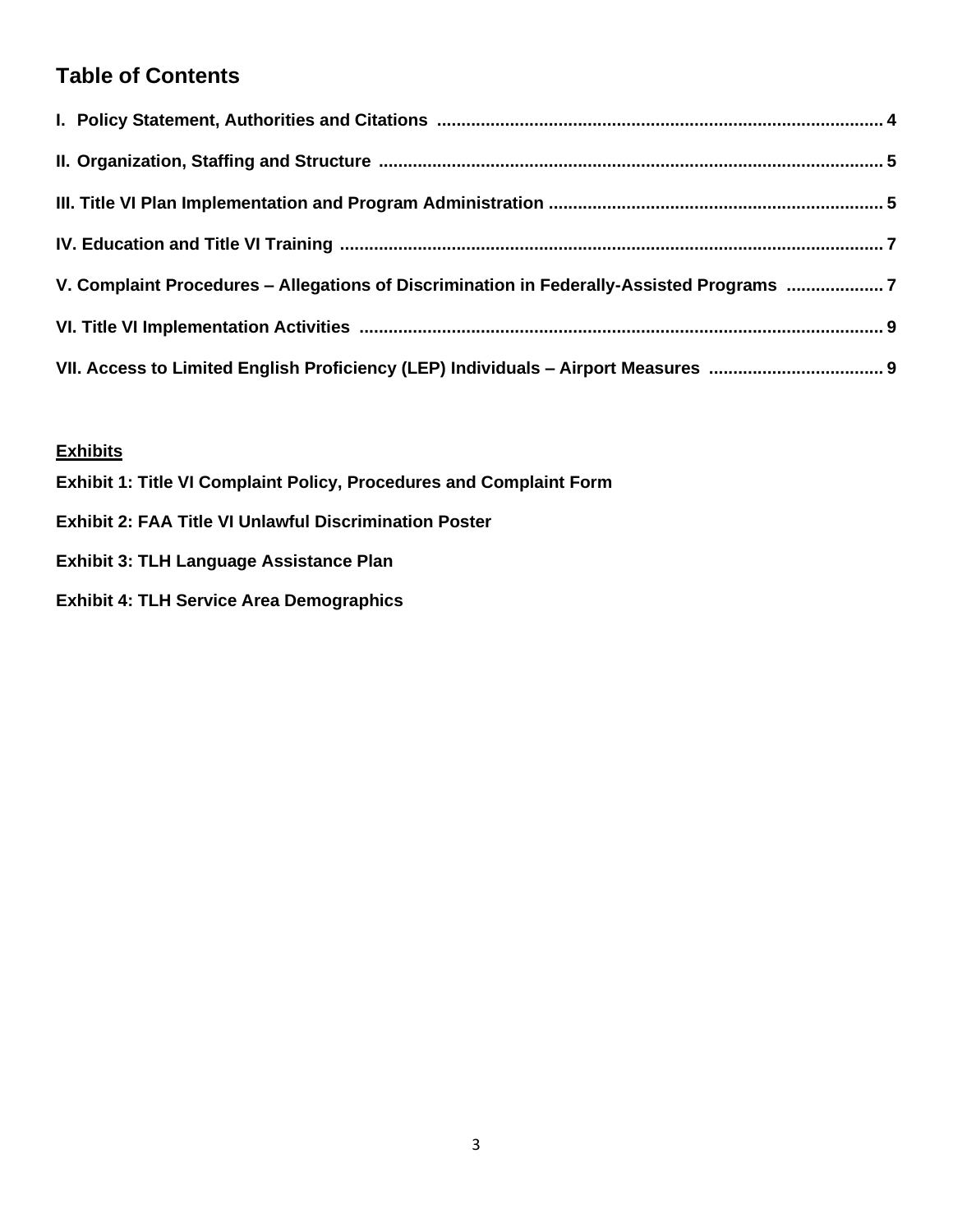## **Title VI Plan**

#### **I. Policy Statement, Authorities and Citations A. Policy of Nondiscrimination**

The Department of Aviation at the Tallahassee International Airport (TLH or Airport) assures that no person shall, on the basis of race, color, or national origin as provided by Title VI of the Civil Rights Act of 1964, be excluded from participation in, be denied the benefits of, or be otherwise subjected to discrimination under any TLHsponsored program or activity receiving federal financial assistance. In addition, TLH and the City of Tallahassee (City) prohibit any discrimination based on sex, religion, age, disability or any other characteristic protected by law and related nondiscrimination authorities, whether those programs and activities are federally-funded or not. As a provider of public transportation, TLH recognizes its responsibility to the community and is committed to a policy of nondiscrimination.

Title VI compliance is a condition of receipt for federal funds. TLH and the City are authorized to ensure Airport compliance with provisions of this policy and with the law. TLH does not distribute federal aid funds to other entities; however, should that occur, TLH will include Title VI language in all written agreements and will monitor for compliance.

The Deputy Director of Aviation has been designated as TLH's Title VI Program Coordinator (Coordinator) responsible for civil rights compliance and monitoring to ensure the nondiscriminatory provision of programs and activities at the Airport. Members of the public may contact the Coordinator at the following address to request additional information on TLH's nondiscrimination obligations.

Jim Durwin, C.M., Deputy Director of Aviation Tallahassee International Airport Title VI Program Coordinator 3300 Capital Circle SW, Suite #1 Tallahassee, FL 32310 (850) 891-7802

## **B. Authorities**

Title VI of the Civil Rights Act of 1964 provides that no person in the United States shall, on the grounds of race, color, or national origin be excluded from participation in, be denied the benefits of, or be otherwise subjected to discrimination under any program or activity receiving federal financial assistance. Other related nondiscrimination authorities include the Age Discrimination Act of 1975, the Airport and Airway Improvement Act of 1982 (49 U.S.C. 47123), the Civil Rights Restoration Act of 1987, Executive Order 12898, Executive Order 13166, and 49 Code of Federal Regulation (CFR) 21. The Civil Rights Restoration Act of 1987 broadened the scope of Title VI coverage by expanding the definition of terms "programs or activities" to include all programs or activities of federal aid recipients, sub-recipients, and contractors, whether such programs and activities are federally-assisted or not (Public Law 100-259 [S. 557] March 22, 1988).

## **C. Additional Citations**

Title VI of the Civil Rights Act of 1964; 42 USC 2000d to 2000d-4; 42 USC 4601 to 4655; 23 USC 109(h); 23 USC 324; DOT Order 1050.2; EO 12250; EO 12898; and 28 CFR 50.3.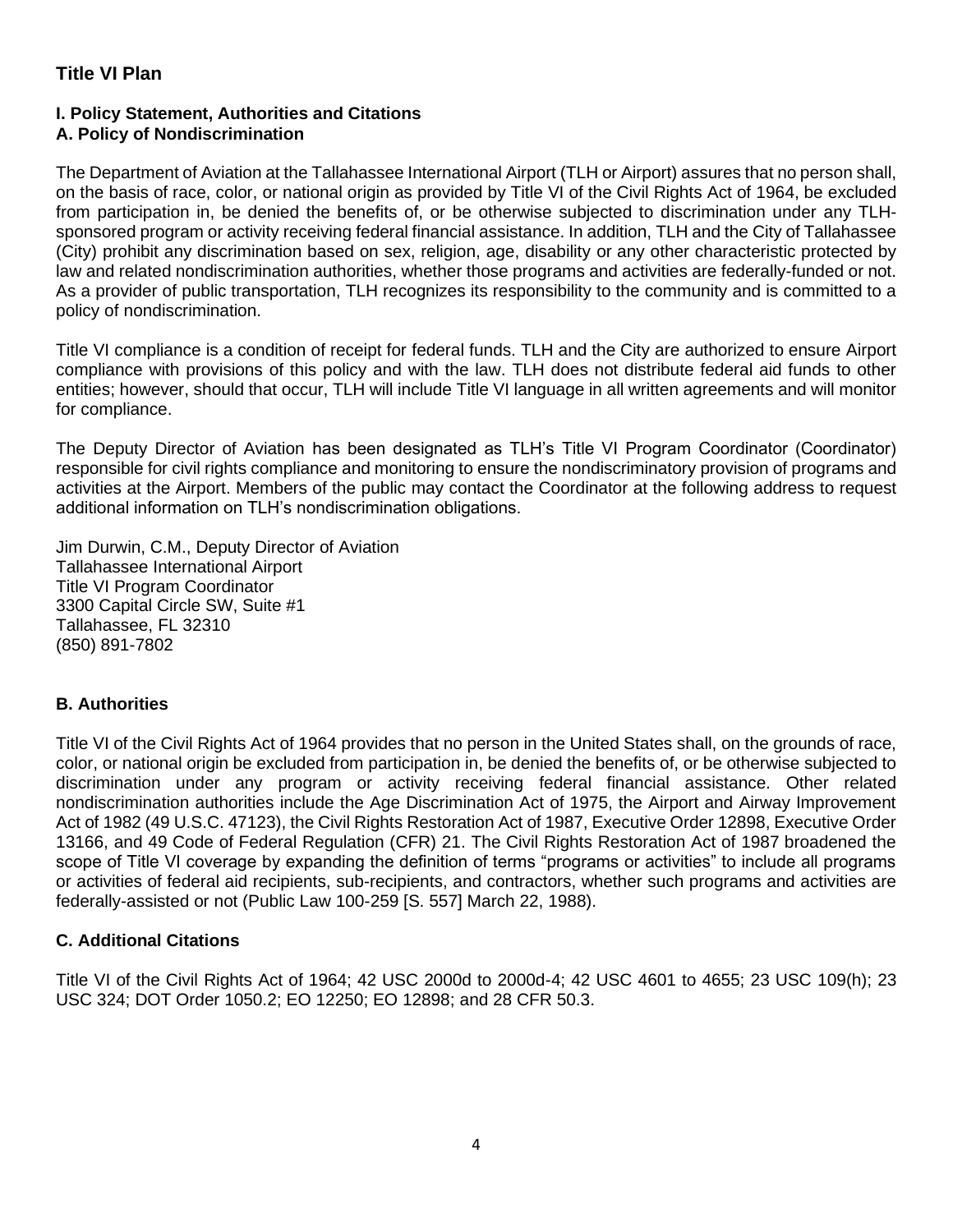- **II. Organization, Staffing and Structure**
- **A. Organizational Chart – Reporting Relationships**



## **B. Staffing and Structure**

TLH Administration is authorized to ensure Airport compliance with provisions of the federal policy of nondiscrimination and with the law and related nondiscrimination authorities. TLH's Contract Compliance function and Title VI Plan (Plan) Coordination shall be performed under the authority of the Director of Aviation.

TLH has assigned a **Title VI Program Coordinator** (Coordinator) to perform program coordination duties and ensure implementation of the TLH Title VI Plan. The Deputy Director of Aviation has been designated as TLH's Coordinator

## **III. Title VI Plan Implementation and Program Administration**

## **Title VI Coordinator's Responsibilities and Program Administration**

The TLH Title VI Coordinator is responsible for initiating, monitoring, and ensuring Airport compliance with Title VI requirements as follows:

## **A. Program Administration**

Administer the Title VI program and coordinate implementation of the plan; ensure compliance with the assurances, policy, and program objectives; perform Title VI program reviews to assess administrative procedures, staffing, and resources; and provide recommendations as required to the TLH Director of Aviation.

## **B. Complaints**

Review written Title VI complaints that may be received by TLH following the adopted procedural guidelines (see Section V – Complaint Procedures); and ensure every effort is made to resolve complaints informally at the local or regional level.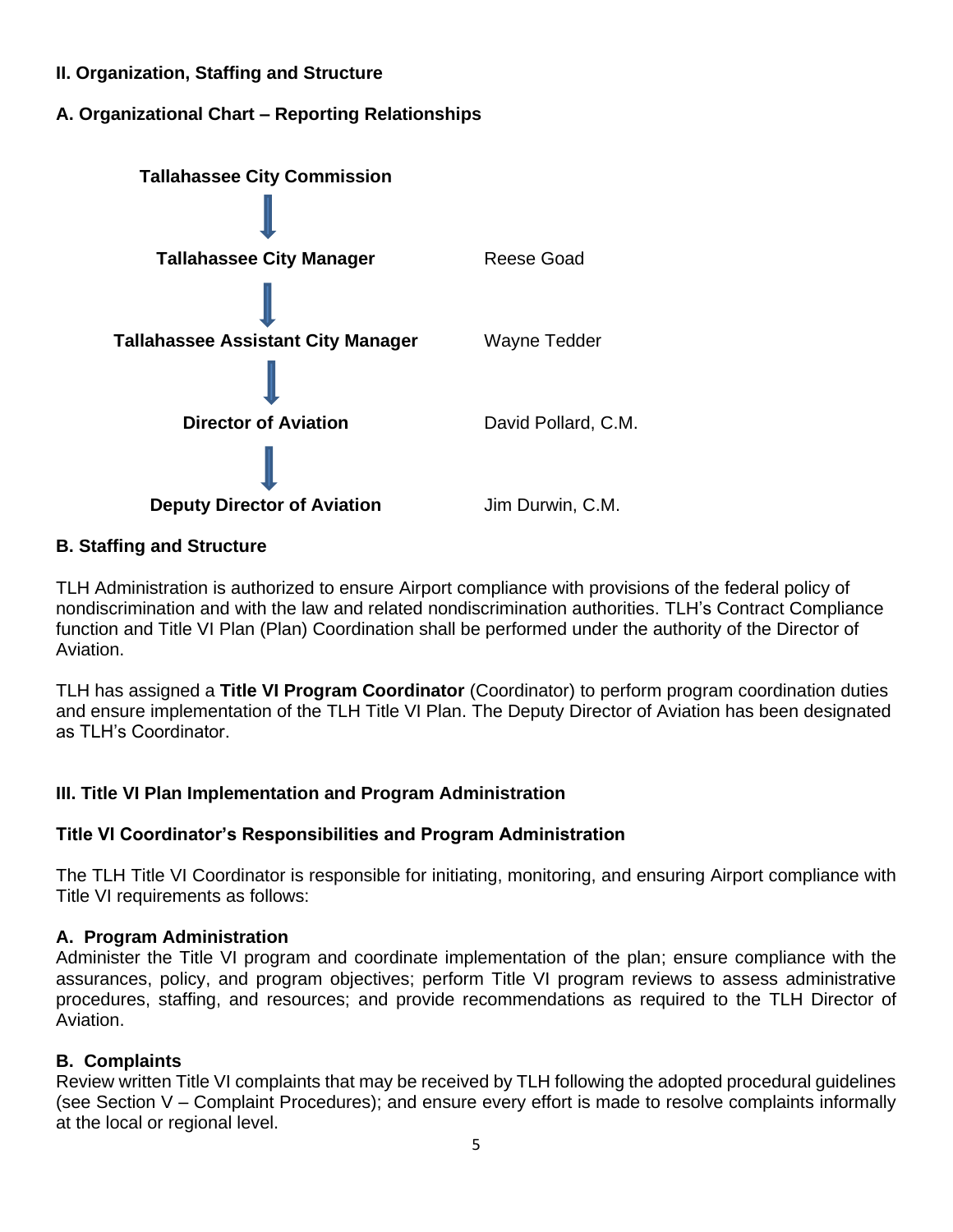## **C. Data Collection**

Periodically review the statistical data gathering process performed by TLH program staff to ensure sufficiency of data for meeting the requirements of Title VI program administration.

## **D. Training Programs**

Coordinate or facilitate training programs on Title VI issues and regulations for TLH employees; and facilitate Title VI training for appropriate staff, contractors and sub-recipients. A summary of training conducted will be reported in the annual update, as required.

## **E. Public Dissemination**

Work with TLH staff to develop and disseminate Title VI program information to TLH employees and subrecipients, including contractors, sub-contractors, consultants, and sub-consultants and beneficiaries, as well as the general public. Public dissemination may include postings of official statements, inclusion of Title VI language in contracts or other agreements, website postings, annual publication of the TLH Title VI Policy Statement in newspaper(s) having a general circulation, and informational brochures. Ensure public service announcements (PSAs) or notices are posted of proposed projects, hearings, meetings, or formation of public advisory boards, in newspapers or other media reaching the affected community. Ensure the full utilization of available minority publications or media; and, where appropriate, provide written or verbal information in languages other than English.

## **F. Elimination of Discrimination**

Work with the Airport tenants, concessionaires and other TLH contractors and sub-contractors to establish procedures for promptly resolving deficiencies, as needed; recommend procedures to identify and eliminate discrimination that may be discovered in any TLH processes.

## **G. Maintain Legislative and Procedural Information**

Federal laws, rules and regulations, Federal Aviation Administration (FAA) guidelines, the current TLH Title VI Plan, and other resource information pertaining to the implementation and administration of the TLH Title VI program will be maintained and updated by the Program Coordinator; information will be made available to other City departments or to the public as requested or required.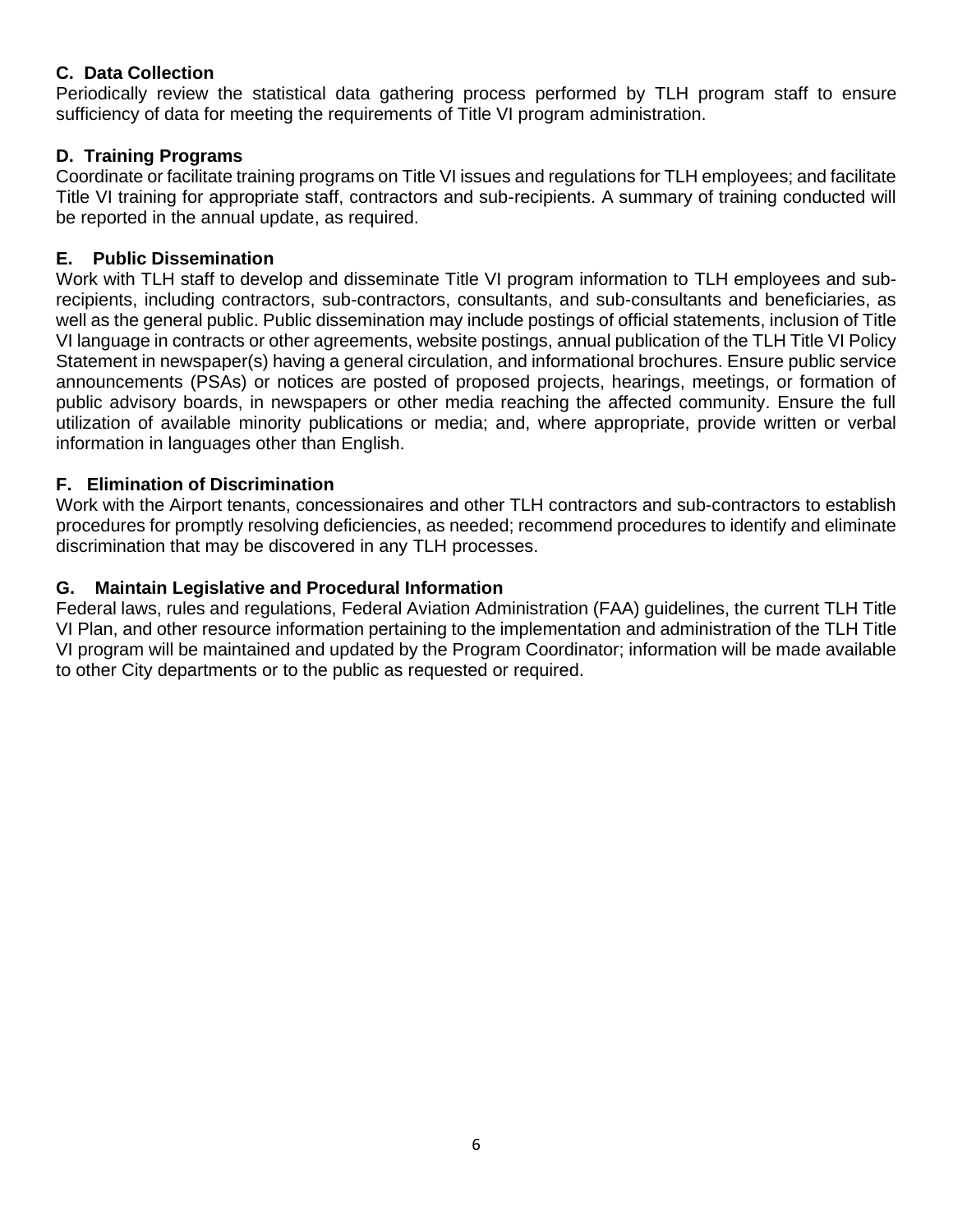## **IV. Education and Title VI Training**

In keeping with the adopted federal policy of nondiscrimination, departmental procedures will be established or followed for employees to have equal access to applicable educational and training opportunities. The Title VI Coordinator and/or appropriate staff will maintain program administration documentation and data necessary for preparation of annual Title VI reports, and will routinely supply the necessary data to the appropriate parties as necessary.

The Coordinator is responsible for coordinating Title VI related training and stakeholder and staff development for employees impacted by Title VI. The Coordinator will organize a minimum of one internal Title VI training session annually, as required. The Coordinator will organize and facilitate the provision of Title VI training sessions for consultants, contractors, and subcontractors periodically. The FAA Office of Civil Rights (FAA – ACR) can provide training, technical assistance and a consultation upon request.

### **V. Complaint Procedures – Allegations of Discrimination in Federally-Assisted Programs or Activities**

## **A. Overview**

These procedures cover all complaints filed under Title VI of the Civil Rights Act of 1964 as amended, Section 504 of the Rehabilitation Act of 1973, Civil Rights Restoration Act of 1987, and the Americans with Disabilities Act of 1990, relating to any program or activity administered by TLH, as well as to sub-recipients, consultants, and contractors. Intimidation or retaliation of any kind is prohibited by law.

The procedures do not deny the right of the complainant to file formal complaints with other state or federal agencies or to seek private counsel for complaints alleging discrimination. Every effort will be made to resolve complaints informally at TLH and the sub-recipient level. The option of informal mediation meeting(s) between the affected parties and a designated mediator may be utilized for resolution.

## **B. Procedures**

1. Any individual, group of individuals, or entity that believes they have been subjected to discrimination prohibited by nondiscrimination requirements may file a written complaint with TLH located at 3300 Capital Circle SW, Suite 1, Tallahassee, Florida 32310 (see Exhibit 1, Complaint Forms attachment). A formal complaint must be filed within one hundred eighty (180) calendar days of the alleged occurrence. TLH will not officially act or respond to complaints made verbally.

2. Upon receiving the written complaint, TLH will determine its jurisdiction, acceptability, need for additional information, and the investigative merit of the complaint. In some situations, TLH may request the City Attorney's Office to conduct the investigation. In the event the City Attorney's Office handles the investigation, they will follow their adopted procedures for investigating discrimination complaints, in accordance with the current federal guidelines of the Title VI Plan. TLH will forward the complaint to the FAA within fifteen (15) calendar days of receipt and a statement describing all actions taken to resolve the matter. The address to which complaints should be forwarded is as follows:

Federal Aviation Administration Office of Civil Rights, ACR-1 800 Independence Avenue, S.W. Washington, D.C. 20591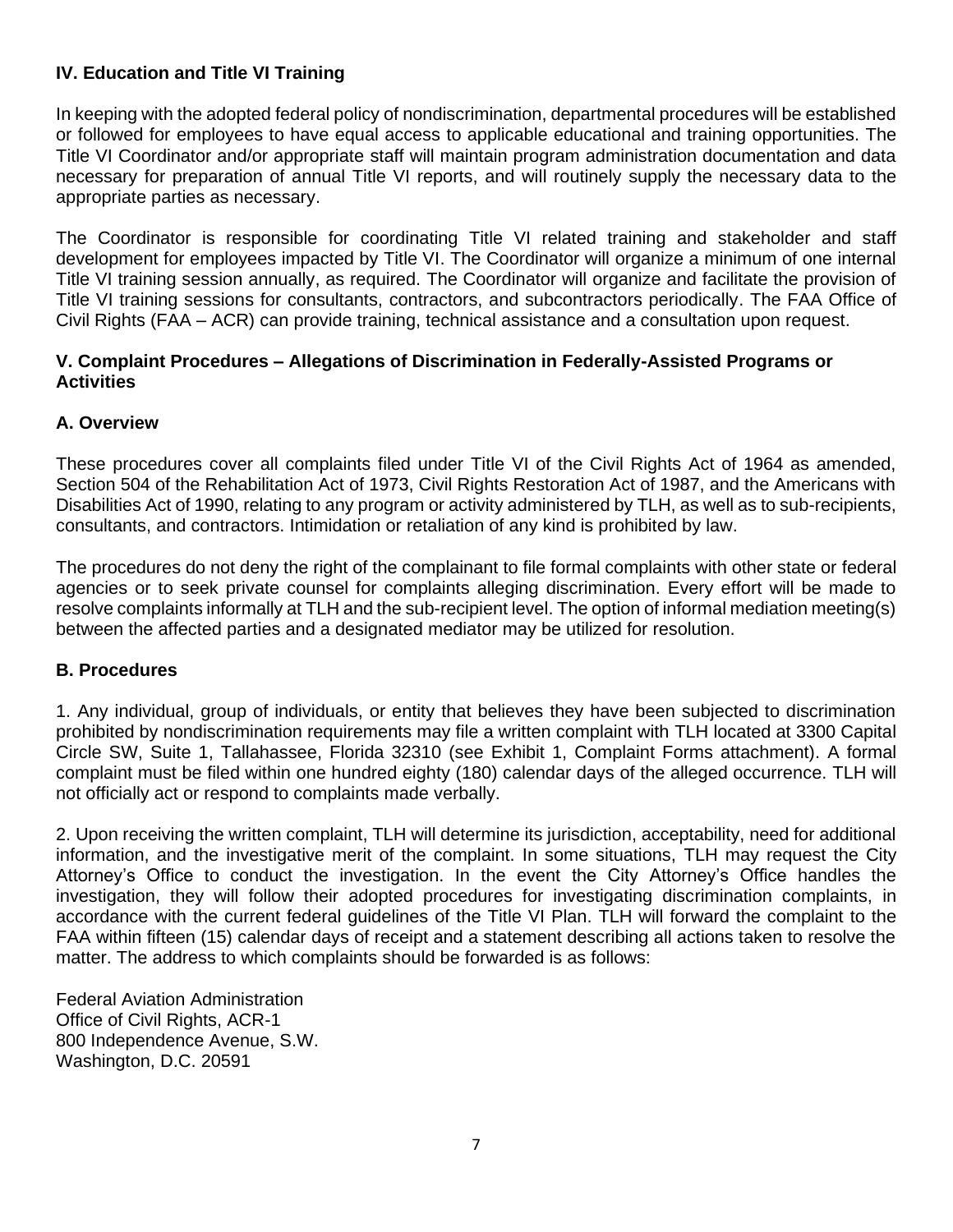3. If the complaint is against a tenant, consultant, contractor, sub-contractor or concessionaire under contract with TLH, the appropriate division and/or organization shall be notified of the complaint, within fifteen (15) calendar days.

4. Once TLH decides its course of action, the complainant and the respondent will be notified in writing of such determination within five (5) calendar days. The complaint will be logged into the records of the Title VI Coordinator, and the basis for the allegation identified including race, color, national origin, handicap/disability, age or sex.

5. In cases where TLH assumes investigation of the complaint, the Department of Aviation will provide the respondent with the opportunity to respond to the allegations in writing. The respondent will have ten (10) calendar days upon receipt to furnish TLH with his/her response to the allegations.

6. Within sixty (60) calendar days of receipt of the complaint, the Coordinator will prepare a written investigative report for TLH executive staff. The report shall include a narrative description of the incident, identification of persons interviewed, findings, and recommendations for disposition.

7. The recommendation shall be reviewed by the Airport's executive staff. Executive staff may discuss the report and recommendations with the Coordinator and other appropriate City staff. The report will be modified as needed and made final for its release to the parties.

8. Once the investigative report becomes final, briefings will be scheduled with each party within fifteen (15) calendar days. Both the complainant and the respondent shall receive a copy of the investigative report during the briefings and will be notified of their respective appeal rights.

9. A copy of the TLH investigative report will be issued to FAA - ACR within sixty (60) calendar days of the receipt of the complaint.

10. If the complainant or respondent is not satisfied with the results of the investigation of the alleged discriminatory practice(s), he or she shall be advised of their rights to appeal TLH's decision to the U.S. Department of Transportation (US DOT) or U.S. Department of Justice. The complainant has one hundred eighty (180) calendar days after the appropriate TLH final resolution to appeal to US DOT. Unless new facts not previously considered come to light, reconsideration of the final determination by TLH will not be available.

11. An annual Log of Complaints must be maintained by TLH's Title VI Coordinator. The Log of Complaints must contain the following information for each complaint filed:

- The name and address of the person filing the complaint
- The date of the complaint
- The basis of the complaint
- The disposition of the complaint
- The status of the complaint

Only qualified, well-trained investigators should conduct these investigations. TLH will not investigate a complaint against itself but will facilitate the investigation in conjunction with the City Attorney's Office.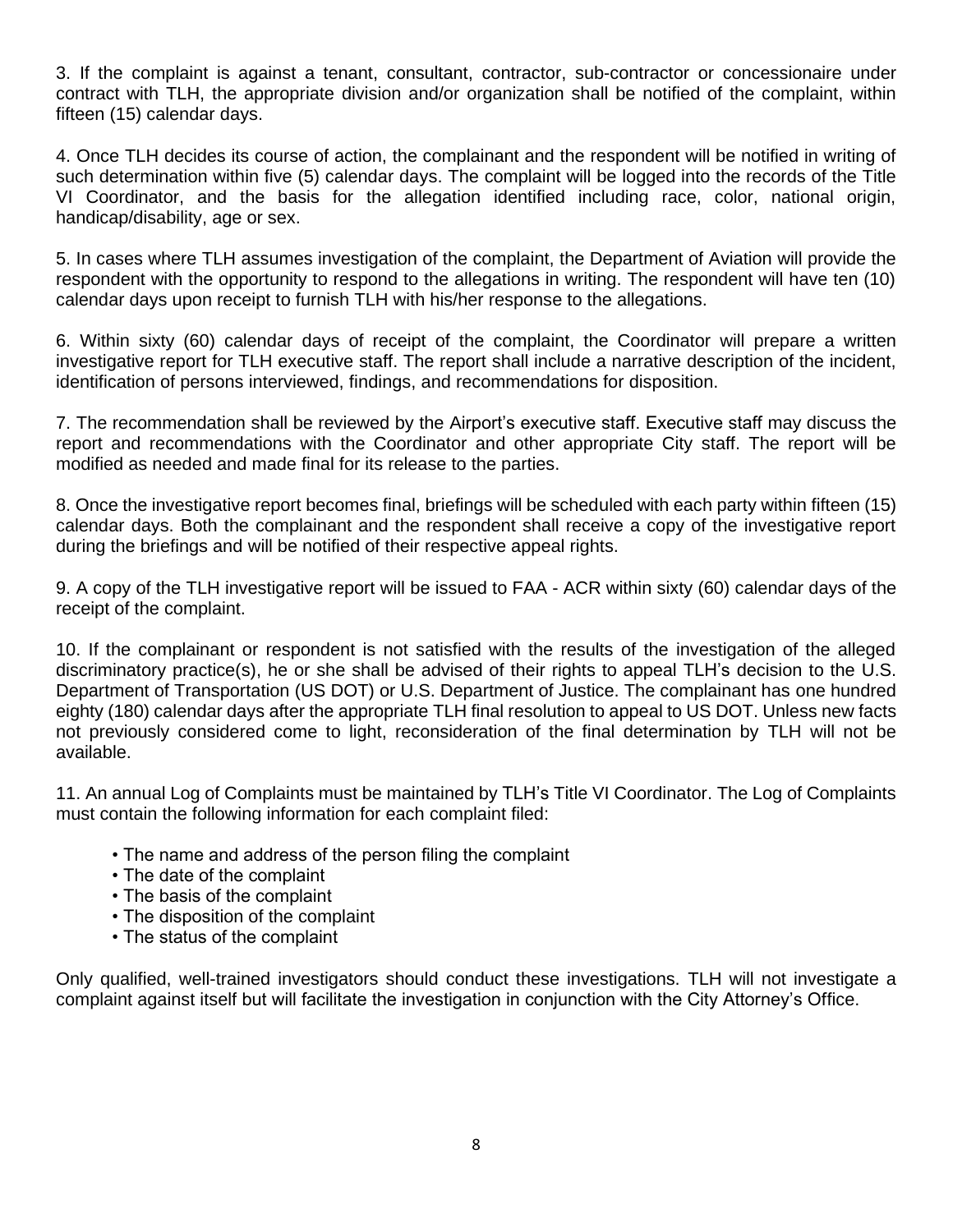## **VI. Title VI Implementation Activities**

## **A. Planning**

## Public Involvement in Planning Activities & Title VI

- 1. Invite participation of a cross-section of the populace from social, economic, and ethnic groups in the planning process by disseminating written program information to minority media and ethnic organizations; and provide public service announcements for all local media, when forming citizen advisory committees or planning boards, and requesting involvement, if applicable.
- 2. TLH staff will obtain demographic statistics at applicable community meetings and public hearings involving airport planning sessions, if applicable; data will be gathered through use of a voluntary selfreporting form which includes race, gender, and national origin, and copies of the completed forms will be provided to Title VI Coordinator after each meeting.
- 3. To ensure access to public meetings, evening meetings will be conducted in a TLH conference room, translation services will be available if there is an anticipated need, and public meetings will be held in predominantly minority communities when transportation projects will specifically impact those communities, if applicable.

## **VII. Providing Meaningful Access to Limited English Proficiency (LEP) Individuals – Airport Measures**

## **A. Overview**

Individuals who do not speak English as their primary language and who have a limited ability to read, write, speak, or understand English are considered Limited English Proficiency (LEP) individuals and, therefore, are entitled to language assistance under Title VI of the Civil Rights Act of 1964 with respect to a particular type of service, benefit, or encounter. Examples of populations likely to include LEP persons who are served or encountered by US DOT recipients include public transportation passengers and persons living in areas affected by or potentially affected by transportation projects.

Executive Order 13166, "Improving Access to Services by Persons with Limited English Proficiency," dated August 11, 2000, requires recipients of federal (e.g., US DOT) funds to take reasonable steps to ensure meaningful access to federally conducted programs and activities to persons who, due to limited English proficiency, cannot fully and equally participate in or benefit from those programs and activities. The FAA requires that airport sponsors identify possible LEP populations in their service area and determine the frequency in which these individuals interact with the airport. Potential LEP individuals for this area are identified in Exhibit 4 of this document.

## **B. Four-Factor Analysis**

Public transportation services such as those provided by an airport facility are considered an essential service to modern society. In an effort to ensure that our services are accessible to LEP individuals, the Airport incorporates several measures to ensure LEP individuals have access to the benefits of the Airport. These measures were established as a result of the analysis of the following four factors ("Four-Factor Analysis"):

- 1. The number/proportion of LEP persons in a recipient's area
	- a. The greater the number/proportion of LEP persons served or likely to be encountered, the more likely language services will be needed.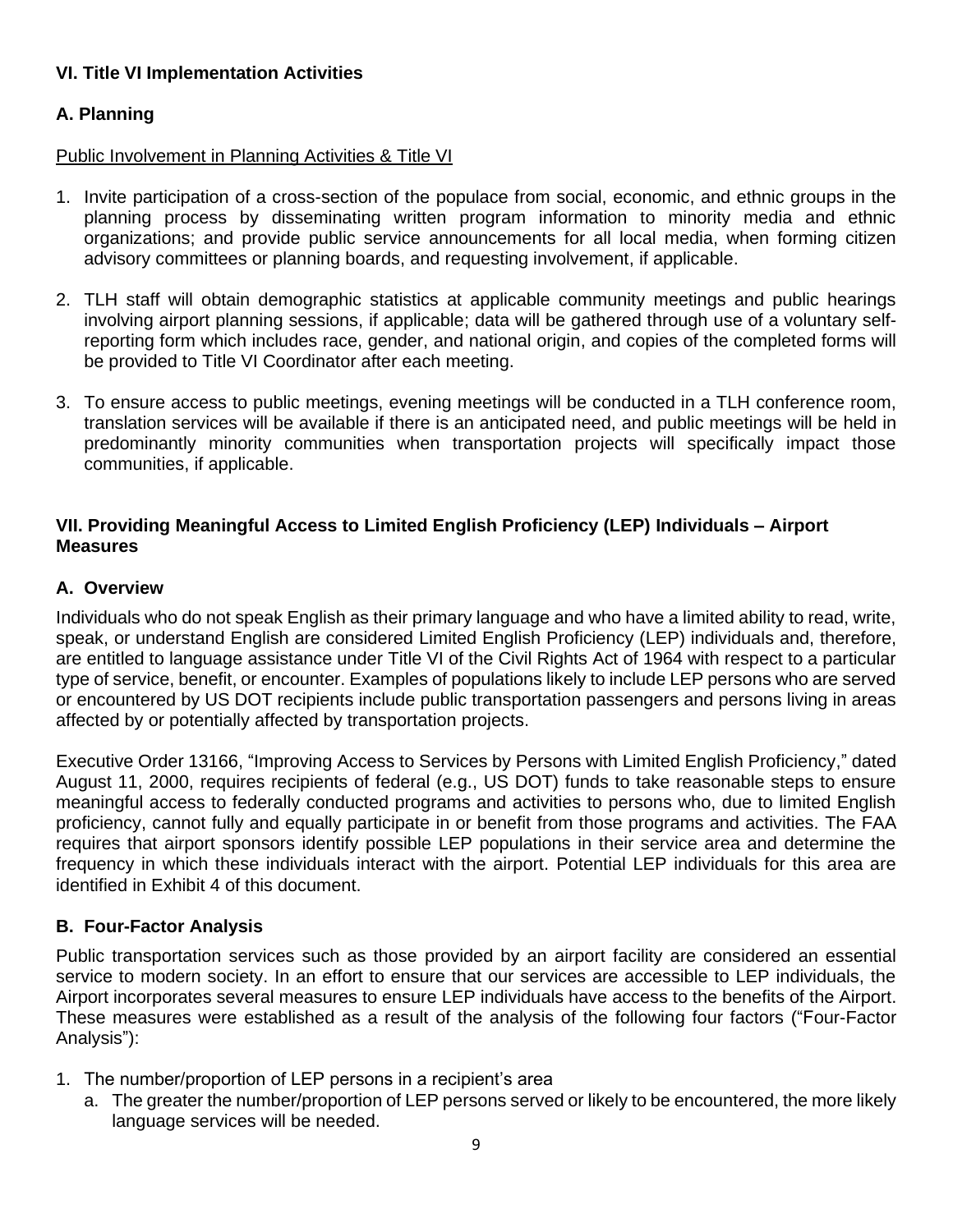- b. TLH staff will do the following:
	- i. Use census or other statistical data to determine the number of LEP persons in the service area. (The latest statistical data used to determine the number of LEP persons in TLH's service area is identified in Exhibit 4 of this document.)
	- ii. Determine the primary language spoken at origins/destinations of flights to/from the Airport.
	- iii. Consider who will be excluded or denied benefits in the absence of efforts to remove language barriers.
	- iv. Determine written translation needs ("Safe Harbor"): Written translation of vital documents for each eligible LEP language group that constitutes 5% or 1,000, whichever is less, of the population of persons eligible to be served or likely to be affected or encountered, is strong evidence of compliance with the Airport's written translations obligations under Title VI.
- 2. Frequency of contact between LEP individuals and the recipient's services
	- a. The more frequent the contact between the services and the LEP populations, the more likely the need for enhanced language services.
	- b. TLH staff will determine the frequency of contact between all LEP persons and Airport services by using one or more of the following sources: telephonic interpretation service usage data, information booth/Airport Ambassador encounters, tenant/concessionaire encounters, "I Speak" cards, surveys, etc.
- 3. Importance of the service provided by the recipient
	- a. The more important the activity of service provided by the Airport, or the greater consequences of the contact to LEP persons, the more likely language services are needed.
	- b. If delay or denial of access to a service has serious health or life-threatening implications, it is considered "important."
	- c. DOT LEP guidance considers transportation to be an essential service.
- 4. Resources available to the recipient and costs
	- a. The greater the sponsor's (Airport) resources, the greater the level of service the sponsor is expected to provide. The less the sponsor's resources, the greater the need for more cost-effective ways of providing meaningful access. The budget of the largest entity responsible for the Airport will be considered.

## **C. Language Assistance Services**

The Airport will provide the following services to assist patrons requiring language assistance:

- Maintain an updated list of employees who speak or write any languages other than English by soliciting volunteers who are bilingual/multilingual who work in the Airport terminal and able to assist in providing interpretation and translation services.
- Identify events and activities for which an interpreter/translator may be required to provide meaningful access by LEP persons.
- Identify critical and essential documents that may need to be provided in other languages.
- Providing meeting notifications in English and Spanish, where appropriate.
- Post signage in the Airport which indicates the availability of interpreter and translator services at the Airport.

Airport patrons requiring LEP assistance should notify an Airport Ambassador at the Visitor's Information Center or contact the Airport Communications Center (ACC) at (850) 891-7830.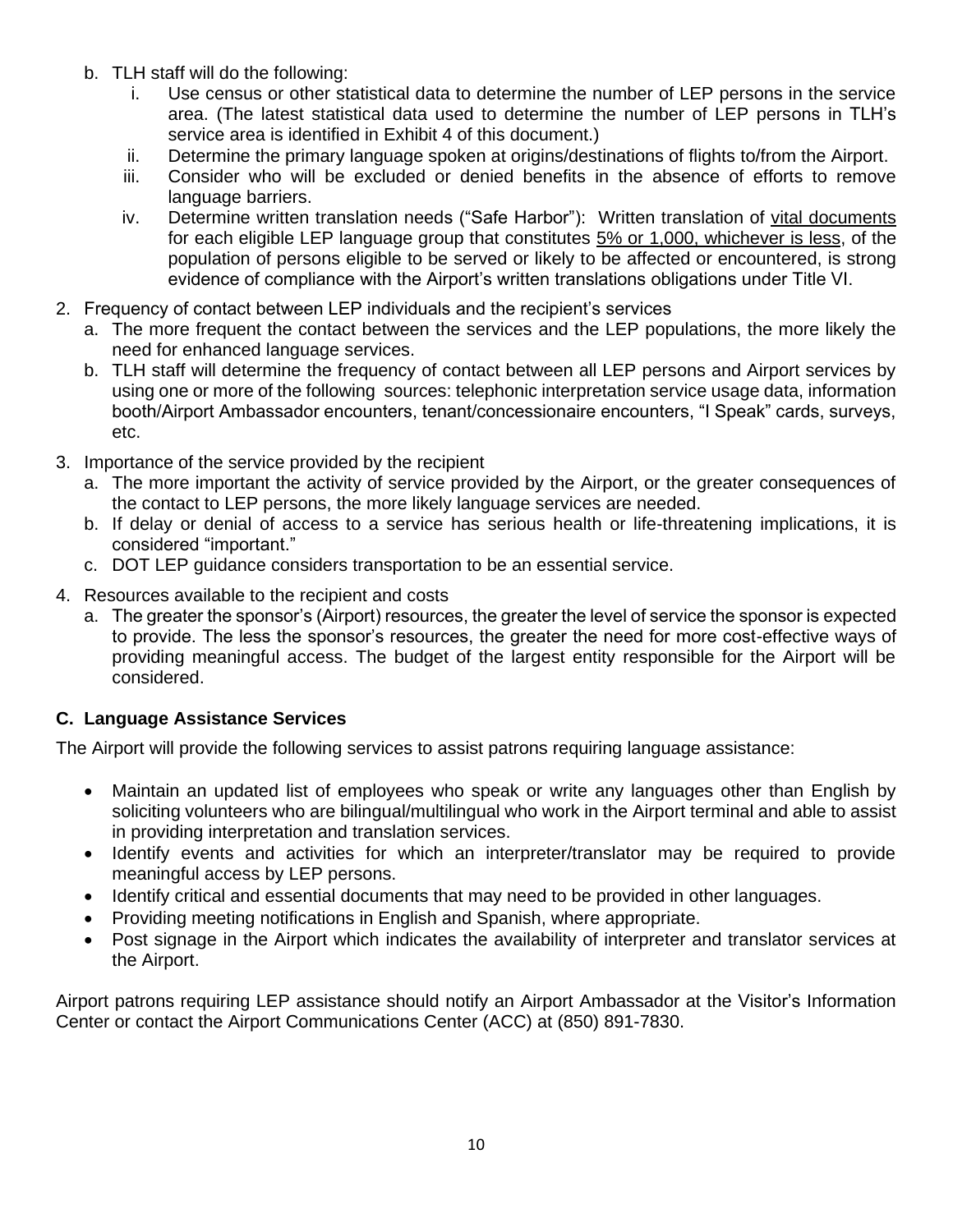## **Measures**

- 1. Interpretation Services
	- Telephonic Access (240+ Languages): To help serve its LEP community, TLH has contracted with LanguageLine Solutions (www.languageline.com), a company which provides on-demand and on-site interpretation services accessible using a toll-free number. Through a three-way call, TLH is able to provide language interpreting services to both the in-terminal and call-in Airport patron.
	- In-Person:

The Airport has access to employees who are bilingual and have agreed to provide face-to-face interpreting services in the work environment.

2. Translation of Written Communication

Written notices, forms, and documents for public access are made available in Spanish. The City's Communication Office is tasked with providing this service for written City government materials.

#### 3. Broadcast

Airport terminal PSAs are broadcast in English and in Spanish.

## **D. LEP Authorities**

Title VI of the Civil Rights Act of 1964; Executive Order 13166 (August 11, 2000); U.S. Department of Transportation LEP guidance for recipients (70 Federal Register 74087, December 14, 2005).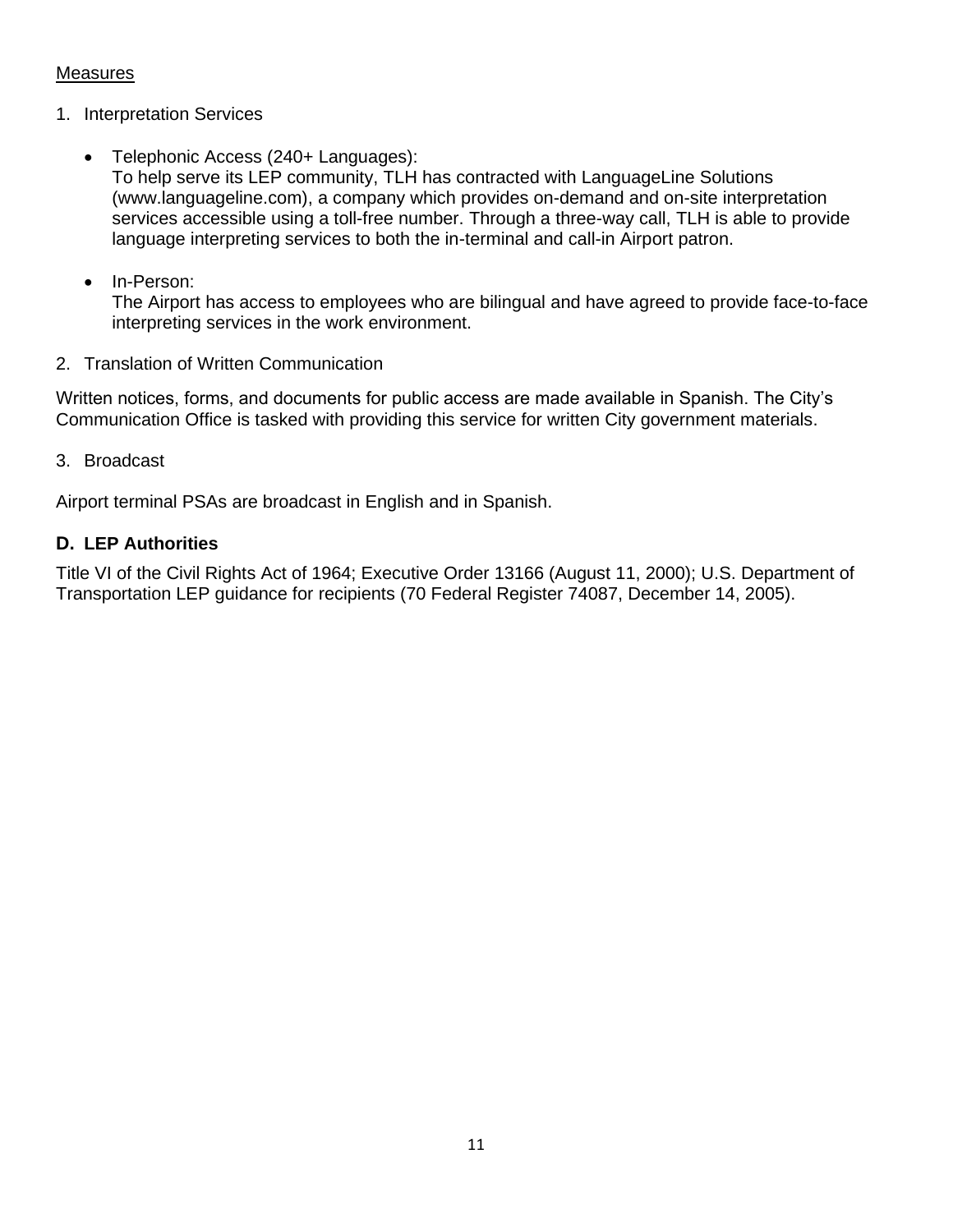#### **Exhibit 1 Title VI Complaint Policy, Procedures, and Complaint Form**

The Department of Aviation (Department) at TLH hereby gives public notice that it is the Department's policy to assure full compliance with Title VI of the Civil Rights Act of 1964, the Civil Rights Restoration Act of 1987, and related statutes and regulations in all programs and activities. Title VI requires that no person shall, on the grounds of race, color, or national origin, be excluded from the participation in, be denied the benefits of, or be otherwise subjected to discrimination under any program or activity for which TLH receives federal financial assistance.

Title VI of the Civil Rights Act of 1964 and related nondiscrimination authorities provide that no person in the United States shall, on the grounds of race, color, national origin, sex, religion, age, disability, or any other characteristic protected by law, be excluded from participation in, be denied the benefits of, or be otherwise subjected to discrimination under any program or activity receiving federal financial assistance. It requires recipients of federal funding to take reasonable steps to ensure "meaningful" access to the information and services they provide. The Civil Rights Restoration Act of 1987 broadened the scope of Title VI coverage by expanding the definition of terms "programs or activities" to include all programs or activities of federal aid recipients, sub-recipients, and contractors, whether such programs and activities are federally-assisted or not.

TLH assures that no person shall, on the grounds of race, color, national origin, sex, religion, age, disability, as provided by Title VI of the Civil Rights Act of 1964 and related authorities, be excluded from participation in, be denied the benefits of, or be otherwise subjected to discrimination under any TLH sponsored program or activity. TLH further assures every effort will be made to ensure nondiscrimination in all its programs and activities, whether those programs and activities are federally-funded or not.

Any patron of Airport services, programs or activities who believes they have been aggrieved by an unlawful discriminatory practice under Title VI has a right to file a formal complaint with the Department. Any such complaint must be in writing and filed with the Department's Title VI Coordinator within one hundred eighty calendar (180) days following the date of the alleged discriminatory occurrence. The Title VI Complaint Procedure and Complaint Forms attached to this exhibit may be obtained from the Department at no cost to the complainant by contacting the Airport Communications Center at 850-891-7830 or by visiting the Airport's website at [www.TLHAirport.com.](http://www.flytlh.com/)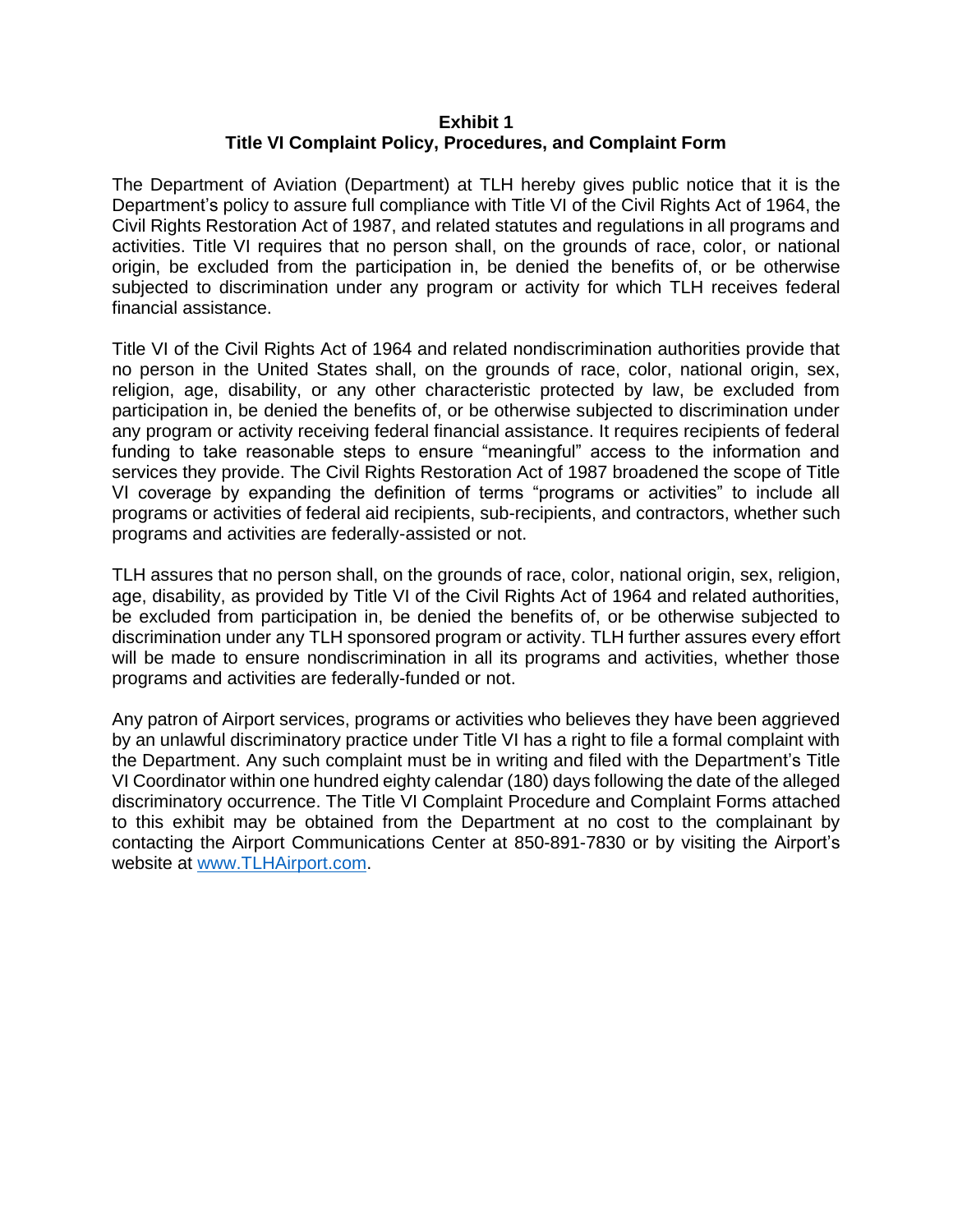Title VI of the Civil Rights Act of 1964, 49 U.S.C. 47123, and the Age Discrimination Act of 1975 (Civil Rights Laws) prohibit discrimination on the basis of race, color, national origin, creed, sex, or age in any program or activity receiving federal financial assistance. The Department of Transportation also prohibits recipients receiving federal financial assistance from intimidating or retaliating against anyone, because he or she acts to secure rights protected by civil rights laws. If you believe your civil rights have been violated as a result of prohibited discrimination, intimidation, or retaliation you have the right to file a complaint.

**When to File:** Complaints of discrimination, intimidation or retaliation must be filed within 180 days of the last date of the prohibited act(s).<sup>1</sup> If you are filing late, you may request a waiver of the 180 day filing requirement by completing Question 11.

#### **Where to File: Federal Aviation Administration Office of Civil Rights Room 1030, ACR-1 800 Independence Avenue, SW Washington, DC 20591**

This format is intended to assist you in filing your civil rights complaint with the **Federal Aviation Administration**. *You may use this format or a letter with the same information.*

Provide information for each question, including all Attachments that relate to your complaint. Print all entries except signatures. Add additional sheets, if necessary, to explain your specific circumstances to us. You may use **Attachment A** as the format for additional sheets.

Attachments to this sample format are as follows:

- A Sample Format for Additional Sheet(s)
- B Sample Format for Information on Prior Complaint(s) Filed
- C Notice About Investigatory Uses of Personal Information
- D Complainant Consent/Release

#### **TYPE OF COMPLAINT:**

**1. Does your complaint involve employment discrimination?**

Yes No  $\blacksquare$ 

#### **2. Does your complaint involve intimidation or retaliation, separate and apart from civil rights discrimination?**

 $Yes$  No  $\_\_$ 

 $^{1}$  See 49 CFR 21.11(b).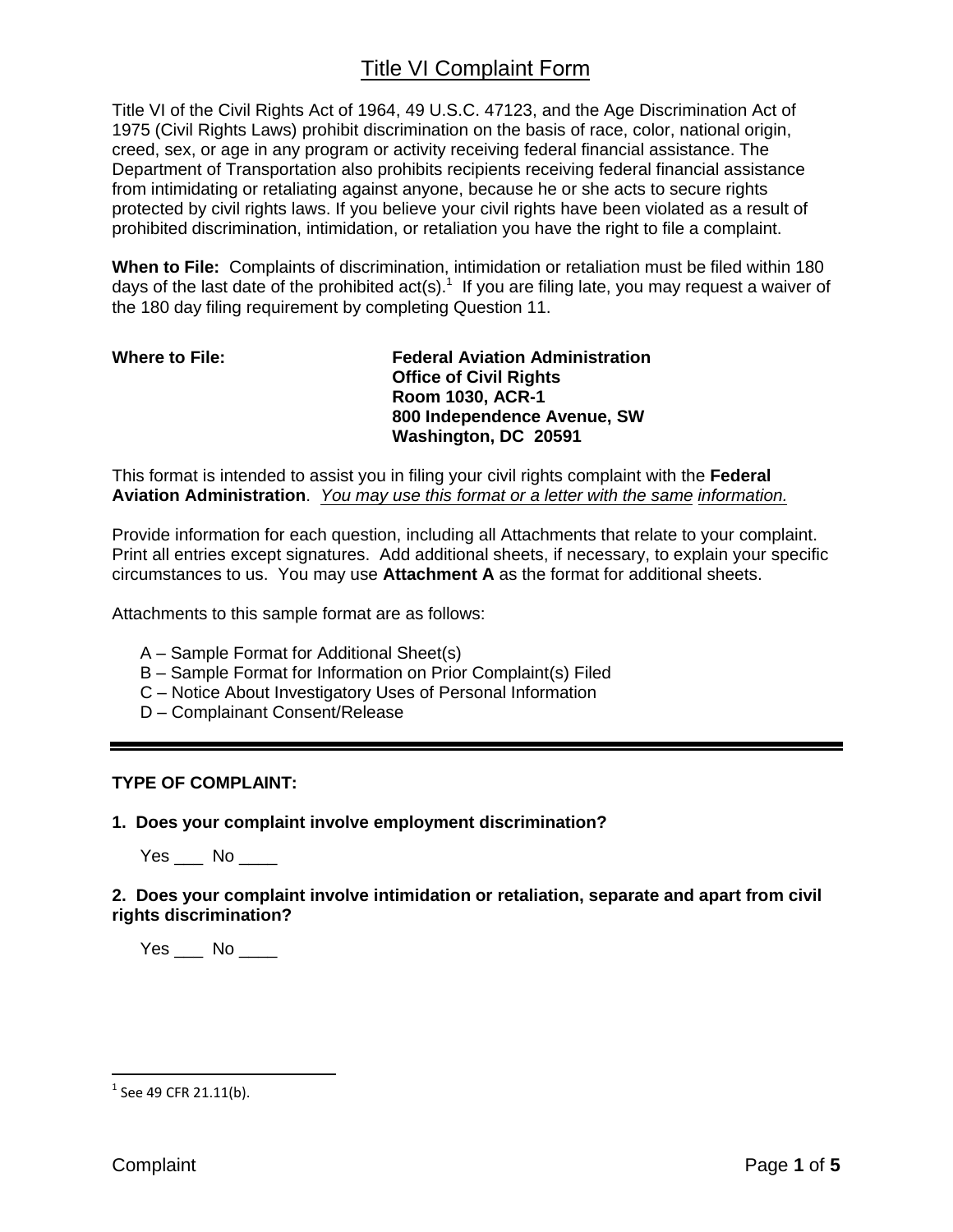## **3. Your Contact Information:**

|                                                                               | <b>Business E-mail</b>                                                                              |
|-------------------------------------------------------------------------------|-----------------------------------------------------------------------------------------------------|
| <b>Business</b>                                                               | Cell                                                                                                |
|                                                                               | 4. What is the most convenient time and way for us to contact you about this complaint?             |
| 5. Are you represented by an attorney in this matter? Yes __ No __            |                                                                                                     |
|                                                                               |                                                                                                     |
|                                                                               |                                                                                                     |
|                                                                               |                                                                                                     |
|                                                                               |                                                                                                     |
|                                                                               |                                                                                                     |
|                                                                               | Cell                                                                                                |
| 6. Information about person(s) who experienced the prohibited discrimination, | intimidation or retaliation, <i>if different from complaint filer</i> (Attach additional sheets, if |
|                                                                               |                                                                                                     |
|                                                                               |                                                                                                     |
|                                                                               |                                                                                                     |
|                                                                               | <b>Business E-mail</b>                                                                              |
| <b>Business</b>                                                               | Cell                                                                                                |
|                                                                               | If yes, provide his or her contact information below:                                               |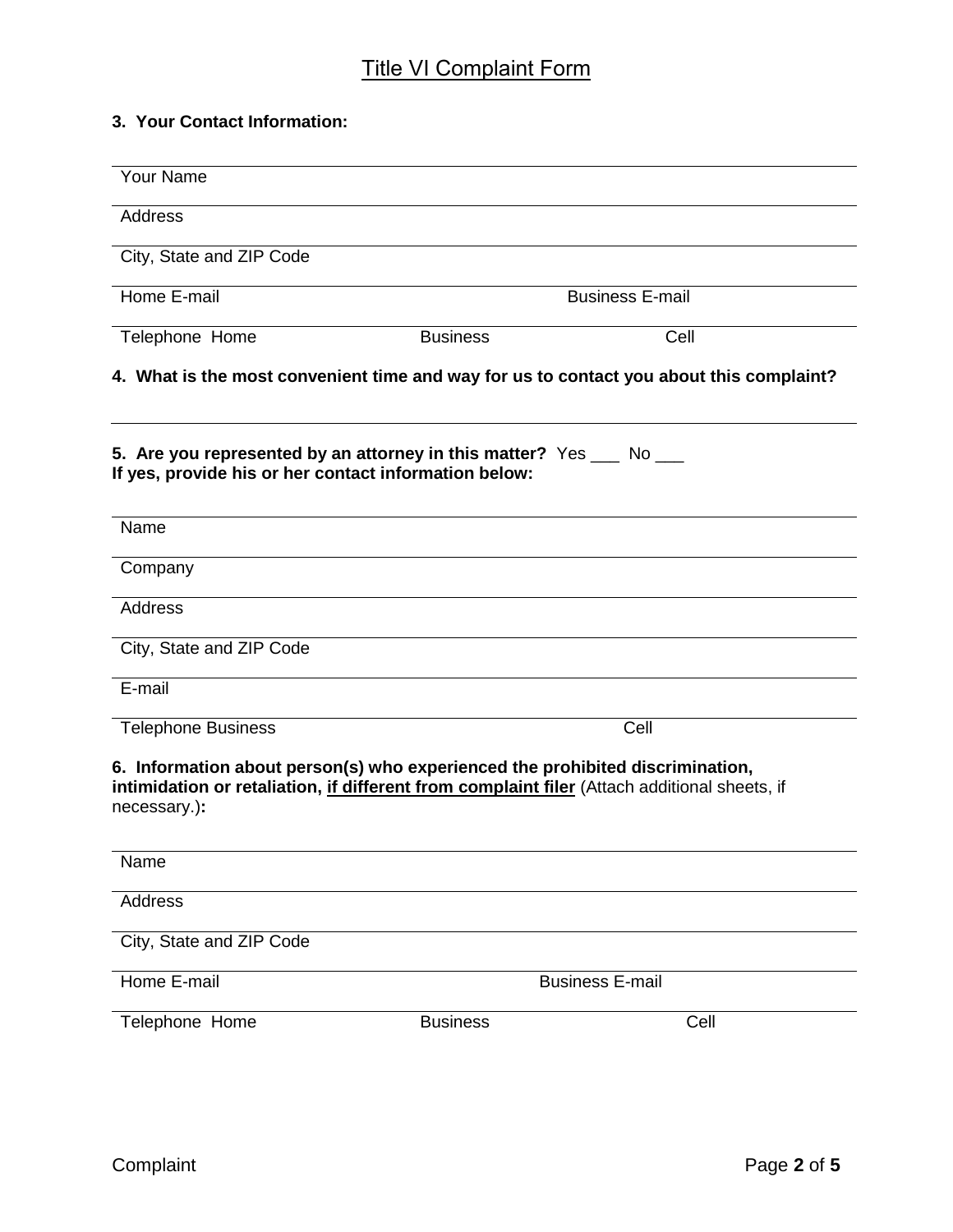#### **7. Identify who performed the alleged prohibited act(s)** (Attach additional pages, if necessary.)**:**

| Name                                                                       | <b>Title</b>                                                                                      |
|----------------------------------------------------------------------------|---------------------------------------------------------------------------------------------------|
| Company or Organization                                                    | Section, Office, or Department                                                                    |
| <b>Address</b>                                                             |                                                                                                   |
| City, State and ZIP Code                                                   |                                                                                                   |
| <b>Business E-mail</b>                                                     |                                                                                                   |
| <b>Telephone Business</b>                                                  | Cell                                                                                              |
|                                                                            | additional sheets, if necessary. Attach a copy of written materials that support your complaint.) |
|                                                                            |                                                                                                   |
| occurred.                                                                  | 9. Identify the basis on which you believe the discrimination, intimidation, or retaliation       |
| Race:<br>Color:<br><b>National Origin:</b><br>Creed:                       |                                                                                                   |
| Age:                                                                       |                                                                                                   |
| Sex:<br>place? Provide date(s), time(s) and location(s).<br>Earliest date: | 10. When and where did the alleged discrimination, intimidation or retaliation take               |

Most recent date: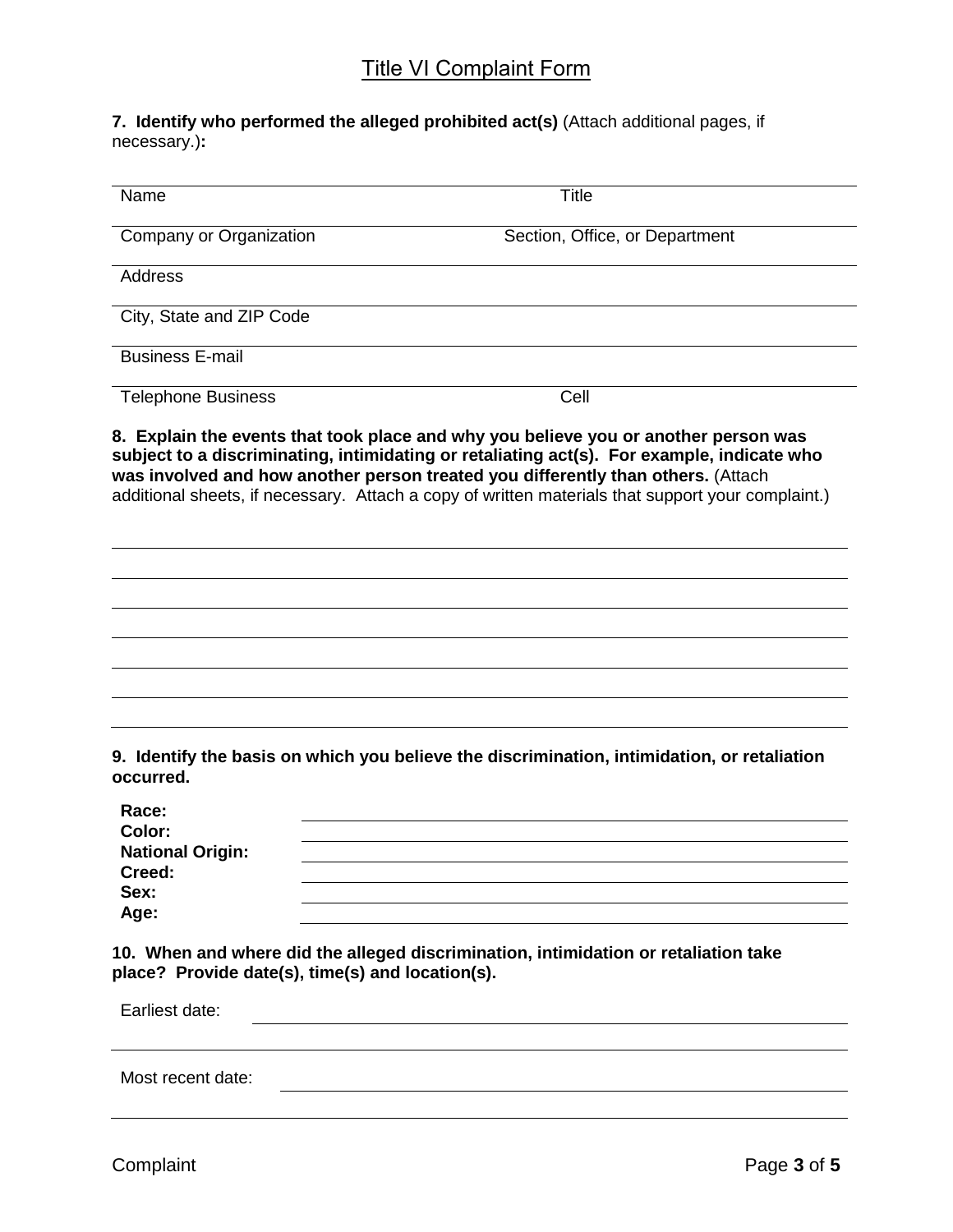**11. If the discrimination, intimidation or retaliation occurred more than 180 days ago, and you are requesting a waiver to file late, explain in detail why you filed after 180 days. (**Attach additional sheets, if necessary.)

**12. Supporting Contacts/Witnesses - List any person(s) (witnesses, fellow employees, supervisors, or others) whom we may contact for additional information to support your complaint.** (Attach additional sheets, if necessary.)

| Name:                     |
|---------------------------|
| Address:                  |
| City, State and ZIP Code: |
| Telephone:                |
| E-Mail:                   |
|                           |
| Name:                     |
| Address:                  |
| City, State and ZIP Code: |
| Telephone:                |
| E-Mail:                   |
|                           |
| Name:                     |
| Address:                  |
| City, State and ZIP Code: |
| Telephone:                |
| E-Mail:                   |

**13. Do you have any other information that you think is relevant to the investigation of your complaint?** (Attach additional sheets, if necessary.)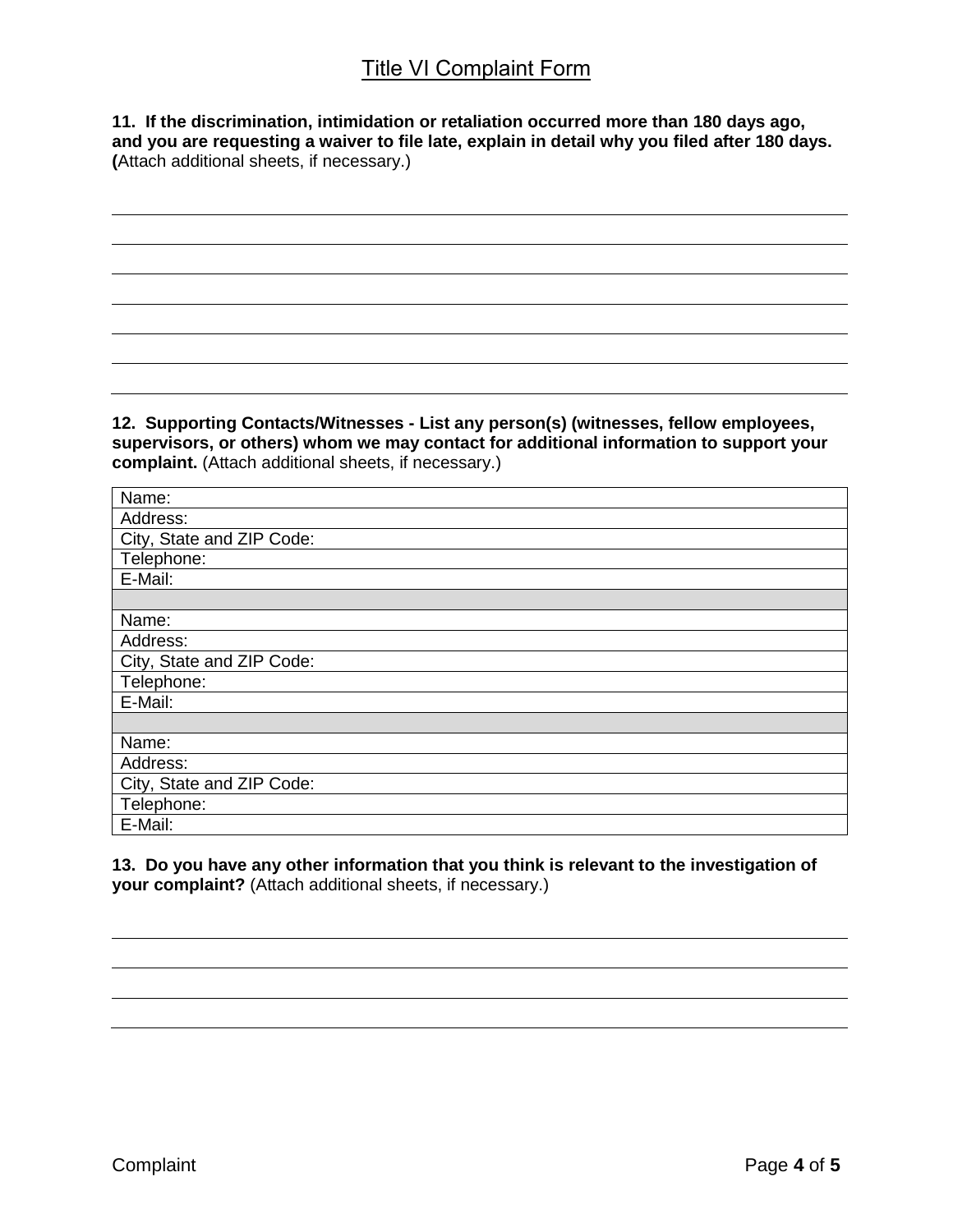| 14. What remedy are you seeking?                                                                                                         |                                                                                  |                                                                                                                                                                               |             |
|------------------------------------------------------------------------------------------------------------------------------------------|----------------------------------------------------------------------------------|-------------------------------------------------------------------------------------------------------------------------------------------------------------------------------|-------------|
|                                                                                                                                          |                                                                                  |                                                                                                                                                                               |             |
|                                                                                                                                          |                                                                                  |                                                                                                                                                                               |             |
| the Department of Transportation?                                                                                                        |                                                                                  | 15. Have you (or the person who experienced the discrimination, intimidation or<br>retaliation) filed the same or any other complaint(s) with our office or another office in |             |
| $Yes$ No $\_\_$                                                                                                                          |                                                                                  |                                                                                                                                                                               |             |
| If yes, provide the information in Attachment B.<br><b>16. Sign and date below.</b> (A signature is required to process your complaint.) |                                                                                  |                                                                                                                                                                               |             |
|                                                                                                                                          |                                                                                  |                                                                                                                                                                               |             |
|                                                                                                                                          |                                                                                  |                                                                                                                                                                               |             |
| <b>PRINT NAME</b>                                                                                                                        |                                                                                  | <b>SIGNATURE</b>                                                                                                                                                              | <b>DATE</b> |
| Keep copies for your records.                                                                                                            |                                                                                  | Mail this signed sample format or your letter with the same information, to the address below.                                                                                |             |
|                                                                                                                                          | <b>Office of Civil Rights</b><br><b>Room 1030, ACR-1</b><br>Washington, DC 20591 | <b>Federal Aviation Administration</b><br>800 Independence Avenue, SW                                                                                                         |             |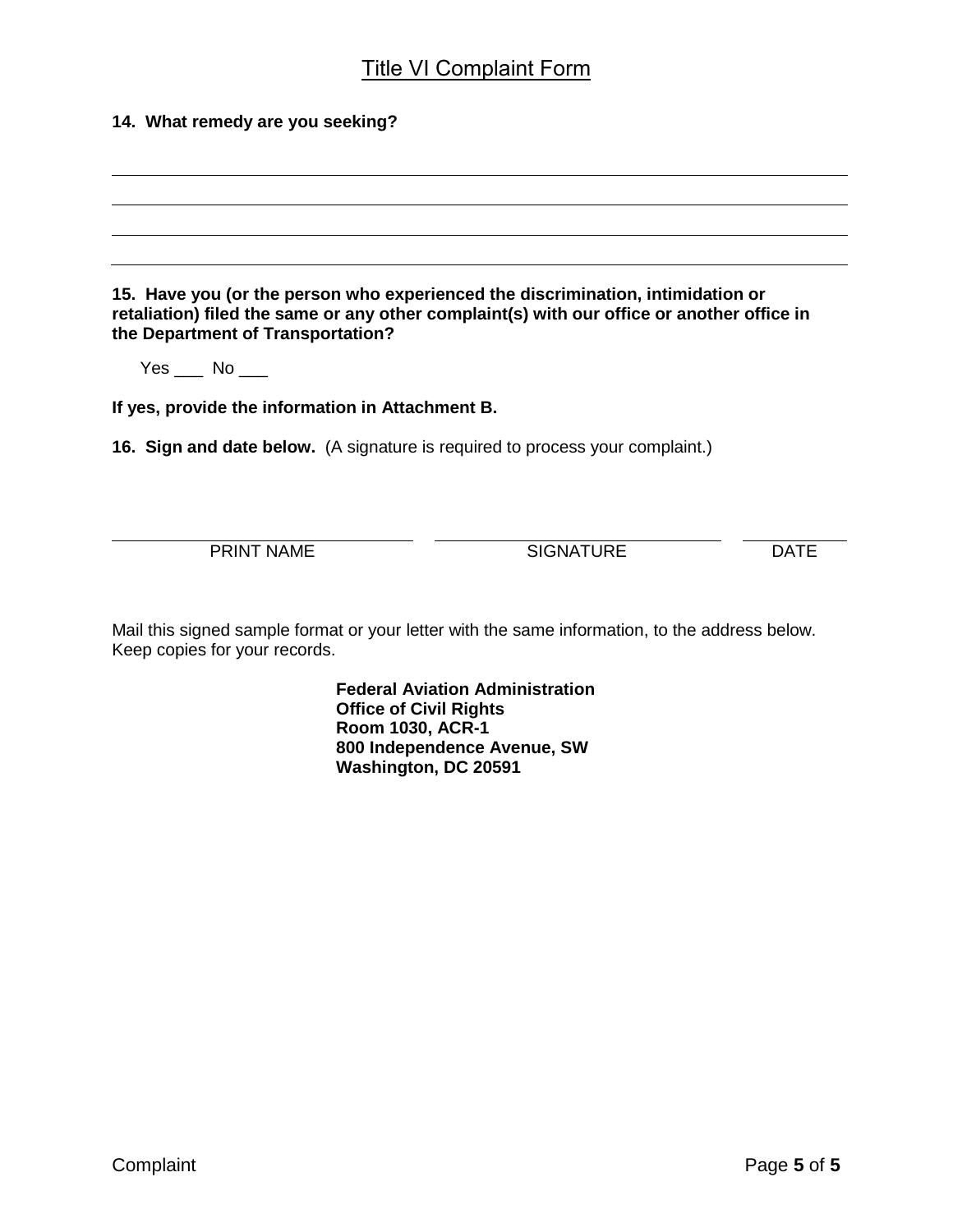## **ATTACHMENT A – SAMPLE FORMAT FOR ADDITIONAL SHEET(S)**

| Your Name                                                                              | Date |
|----------------------------------------------------------------------------------------|------|
| This is additional information in response to question _____ (insert question number). |      |
|                                                                                        |      |
|                                                                                        |      |
|                                                                                        |      |
|                                                                                        |      |
|                                                                                        |      |
|                                                                                        |      |
|                                                                                        |      |
|                                                                                        |      |
|                                                                                        |      |
|                                                                                        |      |
|                                                                                        |      |
|                                                                                        |      |
|                                                                                        |      |
|                                                                                        |      |
|                                                                                        |      |
|                                                                                        |      |
|                                                                                        |      |
|                                                                                        |      |
|                                                                                        |      |
|                                                                                        |      |
|                                                                                        |      |
|                                                                                        |      |
|                                                                                        |      |
|                                                                                        |      |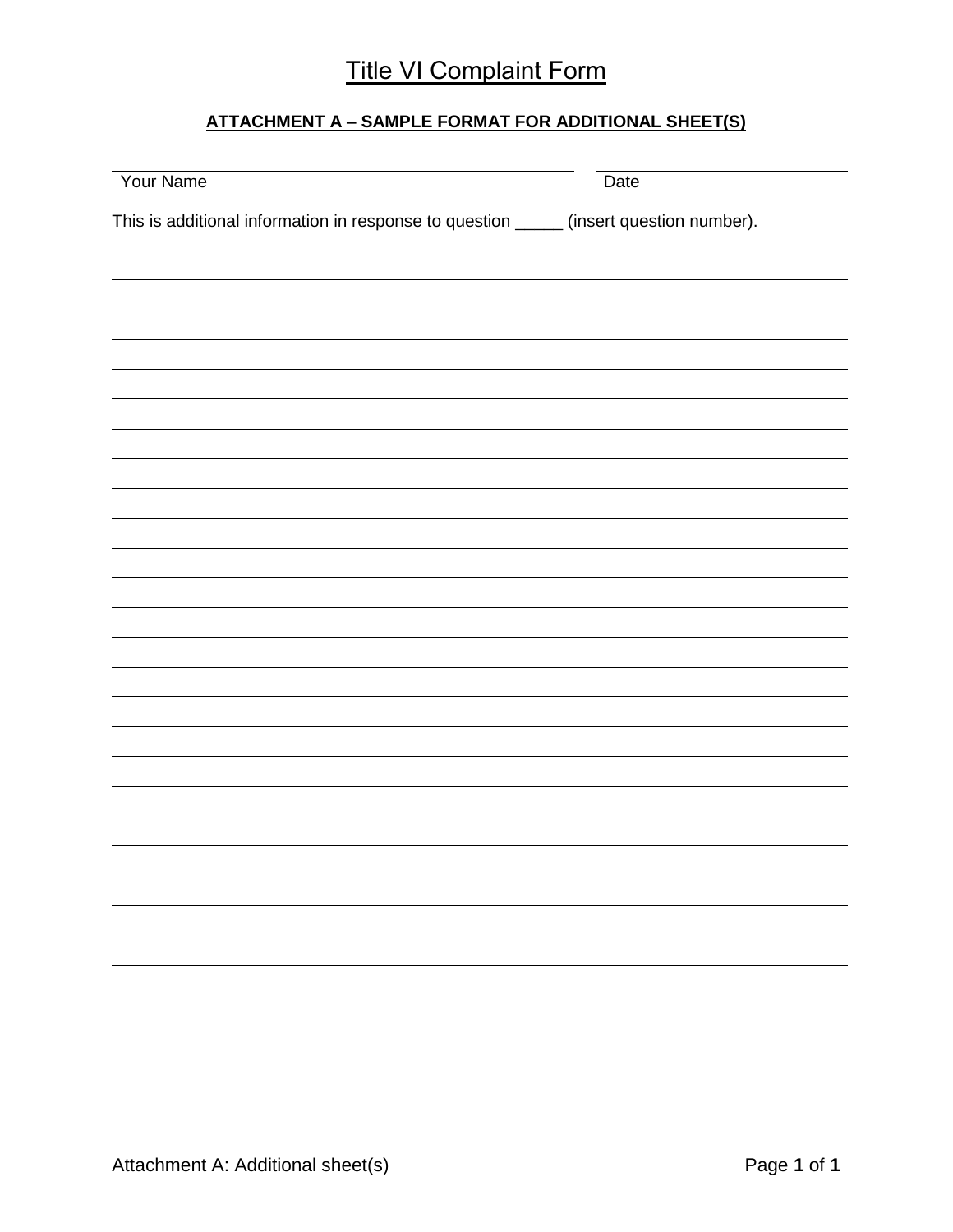#### **ATTACHMENT B – SAMPLE FORMAT FOR INFORMATION ON PRIOR COMPLAINT(S) FILED**

Your Name

**1. Have you (or the person who experienced the discrimination, intimidation or retaliation) filed the same or any other complaints with our office or another office in the Department of Transportation?**

Yes \_\_\_\_\_\_ No \_\_\_\_\_

**If yes, provide the complaint number(s)** \_\_\_\_\_\_\_\_\_\_\_\_\_\_\_\_\_\_\_\_.

**2. Provide the name and telephone number of the person who investigated the complaint, if known.**

**3. Against what individual or organization was the prior complaint filed?**

| Name                                      |
|-------------------------------------------|
| Company or Organization                   |
| <b>Address</b>                            |
| City, State and ZIP Code                  |
| <b>Business E-mail</b>                    |
| <b>Telephone Business</b>                 |
| Date complaint filed                      |
| 4. Briefly, what was the complaint about? |
|                                           |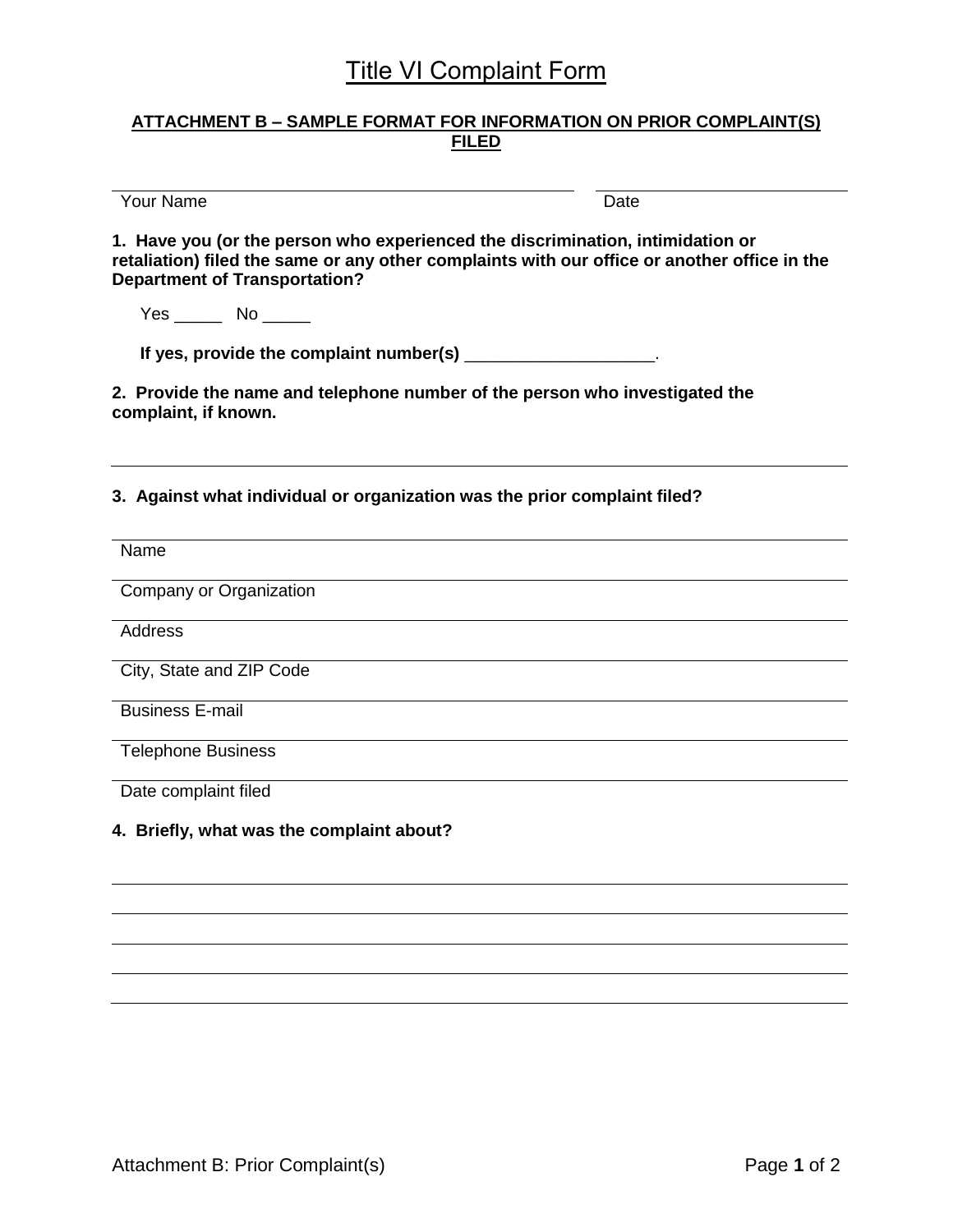#### **5. What was the outcome of the complaint?**

**6. Have you (or the person who experienced discrimination, intimidation or retaliation) filed a charge or complaint concerning the matters raised in this complaint with any of the following?**

- U.S. Equal Employment Opportunity Commission
- Federal or State Court  $\overline{\phantom{a}}$
- State or Local Human Relations/Rights Commission  $\overline{\phantom{a}}$
- $\overline{\phantom{a}}$ Grievance or Complaint Office
- Airport Sponsor
- Other (specify)

#### **7. If you have already filed a charge or complaint with any Agency/Court indicated above, provide the following information** (attach additional pages if necessary)**:**

| Agency/Court:                      |  |
|------------------------------------|--|
| Date filed:                        |  |
| Case or Docket Number:             |  |
| Date of Trial/Hearing:             |  |
| Location of Agency/Court:          |  |
| Name of Person Investigating Case: |  |
| <b>Status of Case:</b>             |  |
|                                    |  |

#### **Comments:**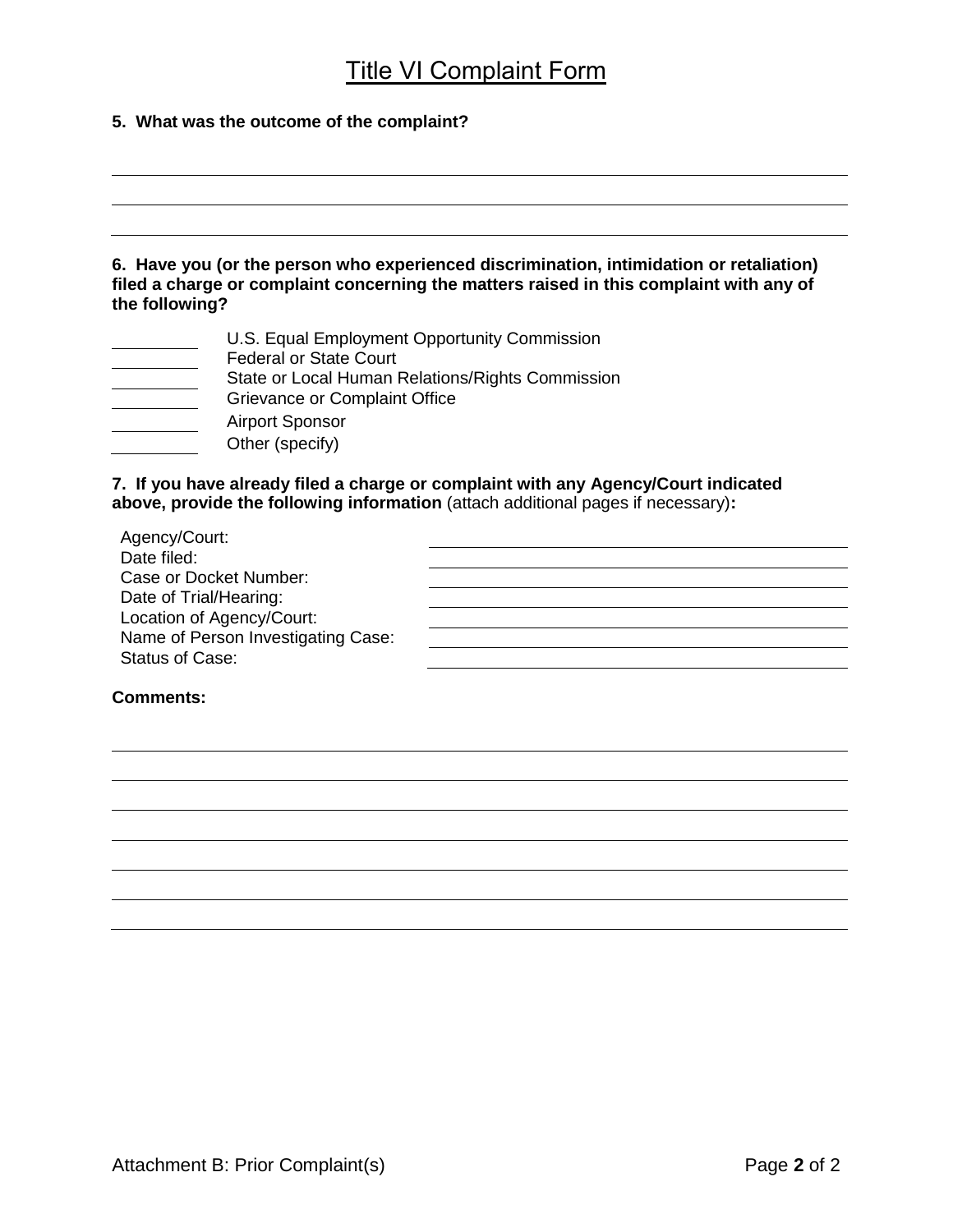#### **ATTACHMENT C – NOTICE ABOUT INVESTIGATORY USES OF PERSONAL INFORMATION**

## **U.S. Department of Transportation**

Departmental Office of Civil Rights

## **NOTICE ABOUT INVESTIGATORY USES OF PERSONAL INFORMATION**

#### **NOTICE OF COMPLAINANT/INTERVIEWEE RIGHTS AND PRIVILEGES**

Complainants and individuals who cooperate in an investigation, proceeding, or hearing conducted by the Department of Transportation (DOT) are afforded certain rights and protections. This brief description will provide you with an overview of these rights and protections.

— A recipient may not force its employees to be represented by the recipient's counsel nor may a recipient intimidate, threaten, coerce or discriminate against any employee who refuses to reveal to the recipient the content of an interview. An employee does, however, have the right to representation during an interview with DOT. The representative may be the recipient's counsel, the employee's private counsel, or anyone else the interviewee authorizes to be present.

— The laws and regulations which govern DOT's compliance and enforcement authority provide that no recipient or other person shall intimidate, threaten, coerce, or discriminate against any individual because he/she has made a complaint, testified, assisted, or participated in any manner in an investigation, proceeding, or hearing conducted under DOT's jurisdiction, or has asserted rights protected by statutes DOT enforces.

— Information obtained from the complainant or other individual which is maintained in DOT's investigative files may be exempt from disclosure under the Privacy Act or under the Freedom of Information Act if release of such information would constitute an unwarranted invasion of personal privacy.

*There are two laws governing personal information submitted to any Federal agency, including DOT: The Privacy Act of 1974 (5 U.S.C. § 552a) and the Freedom of Information Act (5 U.S.C. § 552).*

THE PRIVACY ACT protects individuals from misuse of personal information held by the Federal Government. The law applies to records that are kept and that can be located by the individual's name or social security number or other personal identification system. Persons who submit information to the government should know that:

— DOT is required to investigate complaints of discrimination on the basis of race, color, national origin, sex, disability, age, and, in some instances, religion against recipients of Federal financial assistance. DOT also is authorized to conduct reviews of federally funded recipients to assess their compliance with civil rights laws.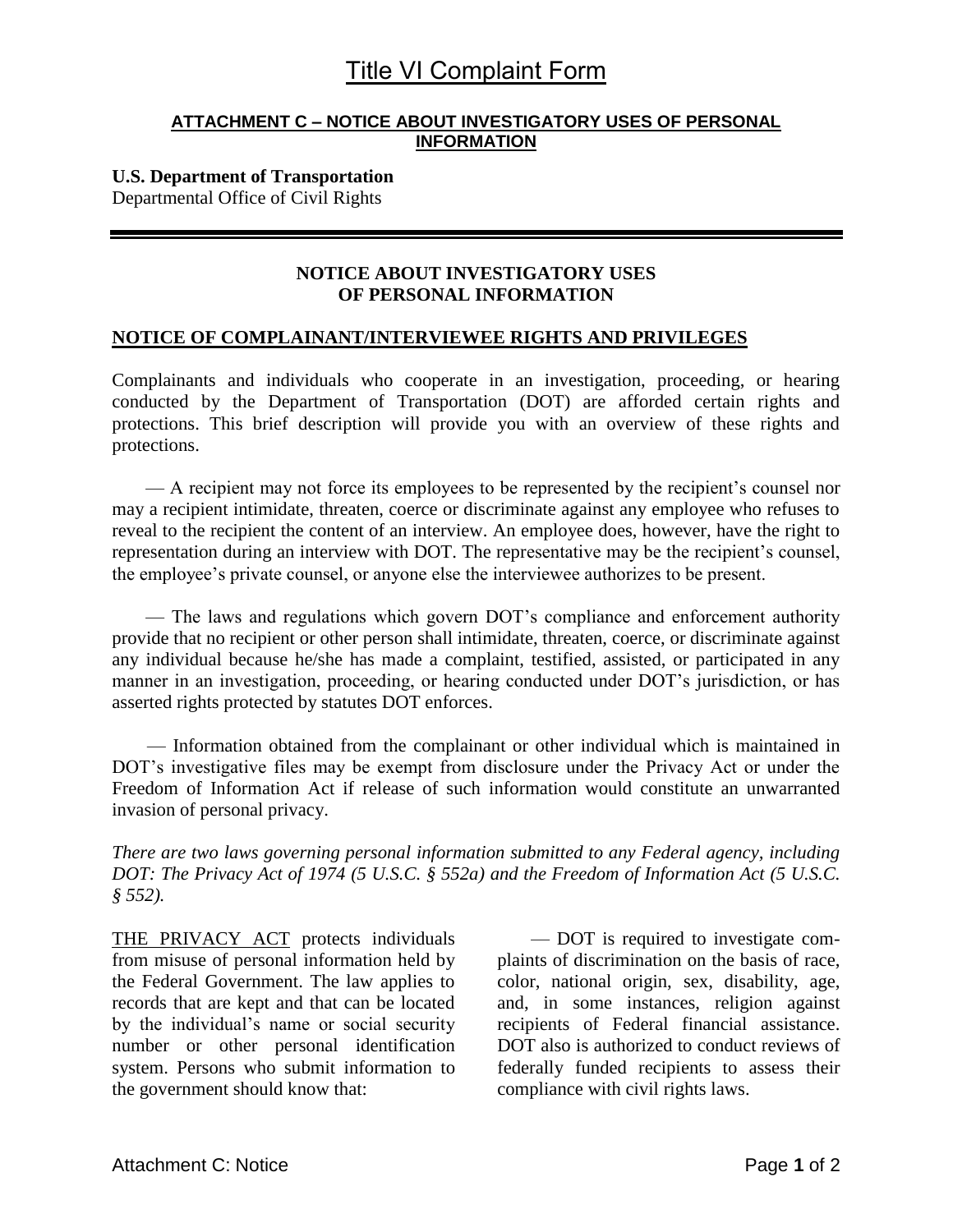— Information that DOT collects is analyzed by authorized personnel within the agency. This information may include personnel records or other personal information. DOT staff may need to reveal certain information to persons outside the agency in the course of verifying facts or gathering new facts to develop a basis for making a civil rights compliance determination. Such details could include the physical condition or age of a complainant. DOT also may be required to reveal certain information to any individual who requests it under the provisions of the Freedom of Information Act. (See below)

— Personal information will be used only for the specific purpose for which it was submitted, that is, for authorized civil rights compliance and enforcement activities. Except in the instances defined in DOT's regulation at 49 CFR Part 10, DOT will not release the information to any other agency or individual unless the person who supplied the information submits a written consent. One of these exceptions is when release is required under the Freedom of Information Act. (See below)

– No law requires a complainant to give personal information to DOT, and no sanctions will be imposed on complainants or other individuals who deny DOT's request. However, if DOT fails to obtain information needed to investigate allegations of discrimination, it may be necessary to close the investigation.

— The Privacy Act permits certain types of systems of records to be exempt from some of its requirements, including the access provisions. It is the policy of DOT to exercise authority to exempt systems of records only in compelling cases. DOT may deny a complainant access to the files compiled during the agency investigation of his or her civil rights complaint against a recipient of Federal financial assistance. Complaint files are exempt in order to aid negotiations between recipients and DOT in resolving civil rights issues and to encourage recipients to furnish information essential to the investigation.

— DOT does not reveal the names or other identifying information about an individual unless it is necessary for the completion of an investigation or for enforcement activities against a recipient that violates the laws, or unless such information is required to be disclosed under the Freedom of Information Act (FOIA) or the Privacy Act. DOT will keep the identity of complainants confidential except to the extent necessary to carry out the purposes of the civil rights laws, or unless disclosure is required under FOIA, the Privacy Act, or otherwise required by law.

THE FREEDOM OF INFORMATION ACT

gives the public access to certain files and records of the Federal Government. Individuals can obtain items from many categories of records of the Government—not just materials that apply to them personally. DOT must honor requests under the Freedom of Information Act, with some exceptions. DOT generally is not required to release documents during an investigation or enforcement proceedings if the release could have an adverse effect on the ability of the agency to do its job. Also, any Federal agency may refuse a request for records compiled for law enforcement purposes if their release could be an "unwarranted invasion of privacy" of an individual. Requests for other records, such as personnel and medical files, may be denied where the disclosure would be a "clearly unwarranted invasion of privacy."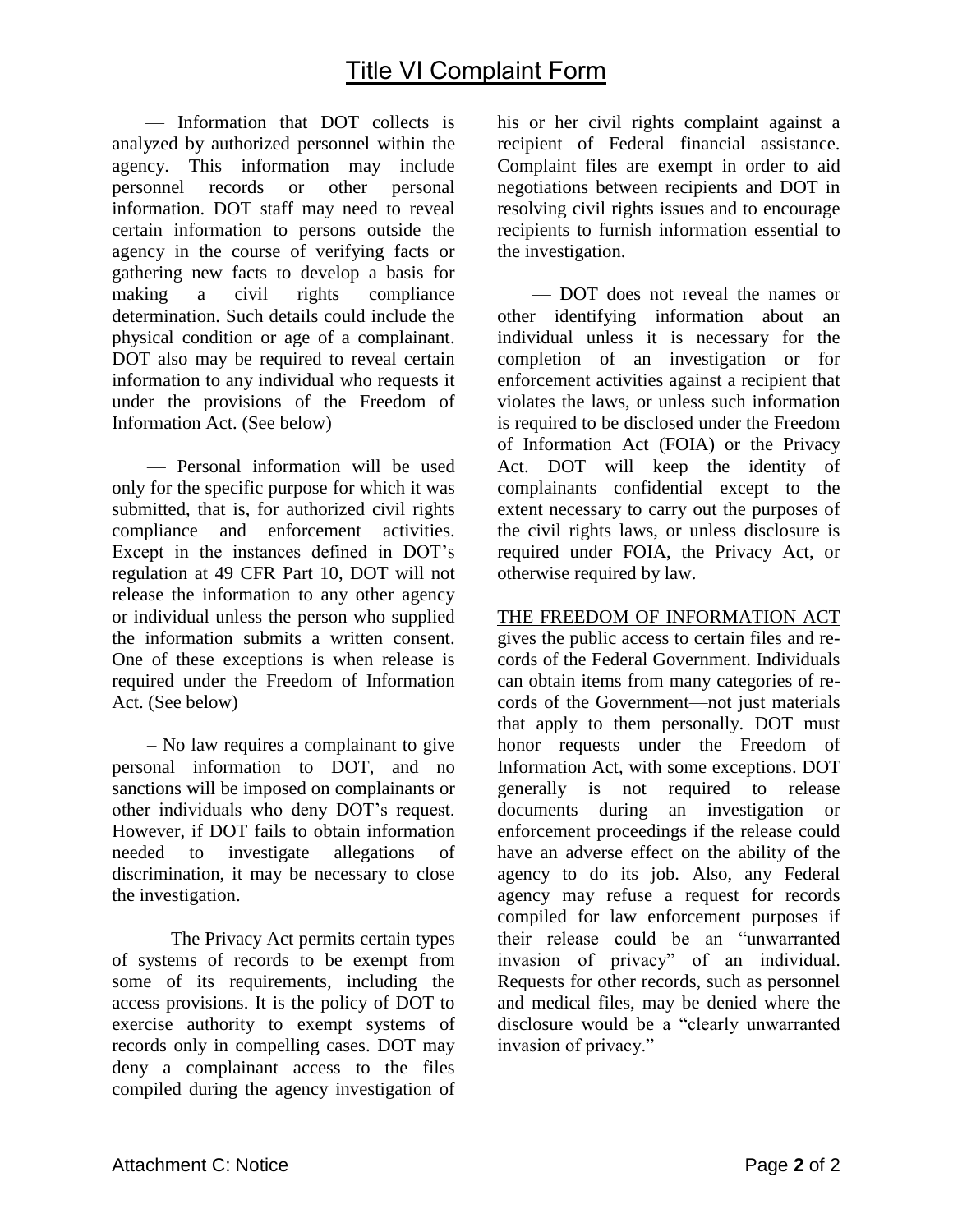## **ATTACHMENT D – COMPLAINANT CONSENT/RELEASE**

## **U.S. Department of Transportation**

Departmental Office of Civil Rights

## **COMPLAINANT CONSENT/RELEASE**

Your Name

Address

City, State and ZIP Code

Complaint number(s) (if known)

*Please read the information below, check the appropriate box and sign this page.*

I have read the Notice about Investigatory Uses of Personal Information by the Department of Transportation (DOT). As a complainant, I understand that in the course of an investigation it may become necessary for DOT to reveal my identity to persons at the organization or institution under investigation. I am also aware of the obligations of DOT to honor requests under the Freedom of Information Act. I understand that it may be necessary for DOT to disclose information, including personally identifying details, which it has gathered as a part of its investigation of my complaint. In addition, I understand that as a complainant I am protected by DOT's regulations from intimidation or retaliation for taking action or participating in action to secure rights protected by nondiscrimination statutes enforced by DOT. A complainant's lack of consent does not necessarily prevent investigation of the complaint.

## **CONSENT/RELEASE**

CONSENT – I have read and understand the above information and authorize DOT to reveal my identity to persons at the organization or institution under investigation. I hereby authorize DOT to receive material and information about me pertinent to the investigation of my complaint. This release includes, but is not limited to, personal records and medical records. I understand that the material and information will be used for authorized civil rights compliance and enforcement activities. I further understand that I am not required to authorize this release, and do so voluntarily.

CONSENT DENIED – I have read and understand the above information and do not want DOT to reveal my identity to the organization or institution under investigation, or to review, receive copies of, or discuss material and information about me, pertinent to the investigation of my complaint. I understand this is likely to impede the investigation of my complaint and may result in the closure of the investigation.

**Acknowledgment by signature is required.**

PRINT NAME SIGNATURE DATE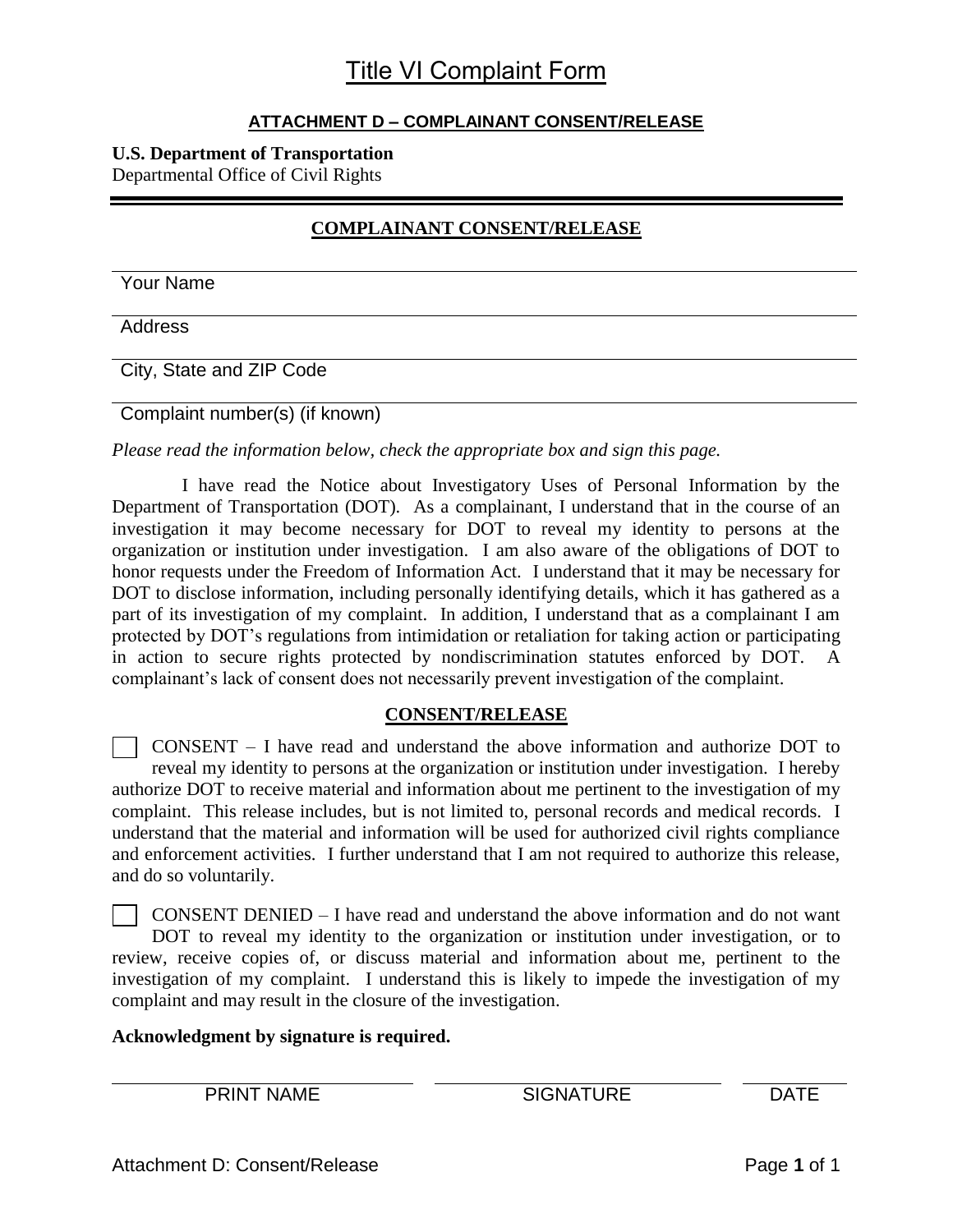## **Exhibit 2 - FAA Title VI Unlawful Discrimination Poster**

## Unlawful Discrimination

 It is unlawful for airport operators and their lessees, tenants, concessionaires and contractors to discriminate against any person because of race, color, national origin, sex, creed, or disability in public services and employment opportunities. Allegations of discrimination should be promptly reported to the Airport Manager or:

> Federal Aviation Administration Office of Civil Rights, ACR-1 800 Independence Avenue, S.W. Washington, D.C. 20591

 Federal regulations on unlawful discrimination are available for review in the Airport Manager's Office.

> Coordinator: Phone: Address:

## Discriminacion Ilegal

Se prohibe a los operadores de aeropuertos y a sus arrendatarios, inquilinos, concesionarios y contratistas discriminar contra cualquier persona por motivo de raza, color, nacionalidad de origen, sexo, creencias religiosas, impedimento fisico o discapacidad en lo que respecta a servicios públicos y oportunidades de empleo. Las alegaciones de discriminación deberán ser dirigidas inmediatamente al Administrador del Aeropuerto o a:

> Federal Aviation Administration Office of Civil Rights, ACR-1 800 Independence Avenue, S.W. Washington, D.C. 20591

U.S. Department of Transportation

Los reglamentos sobre discriminación ilegal están a la disposición de los interesados para su examen en la oficina del Administrador del Aeropuerto.

> Coordinador: Teléfono: Dirección:



**U.S. Department of Transportation Federal Aviation Administration** 

HQ-101098 HQ-101098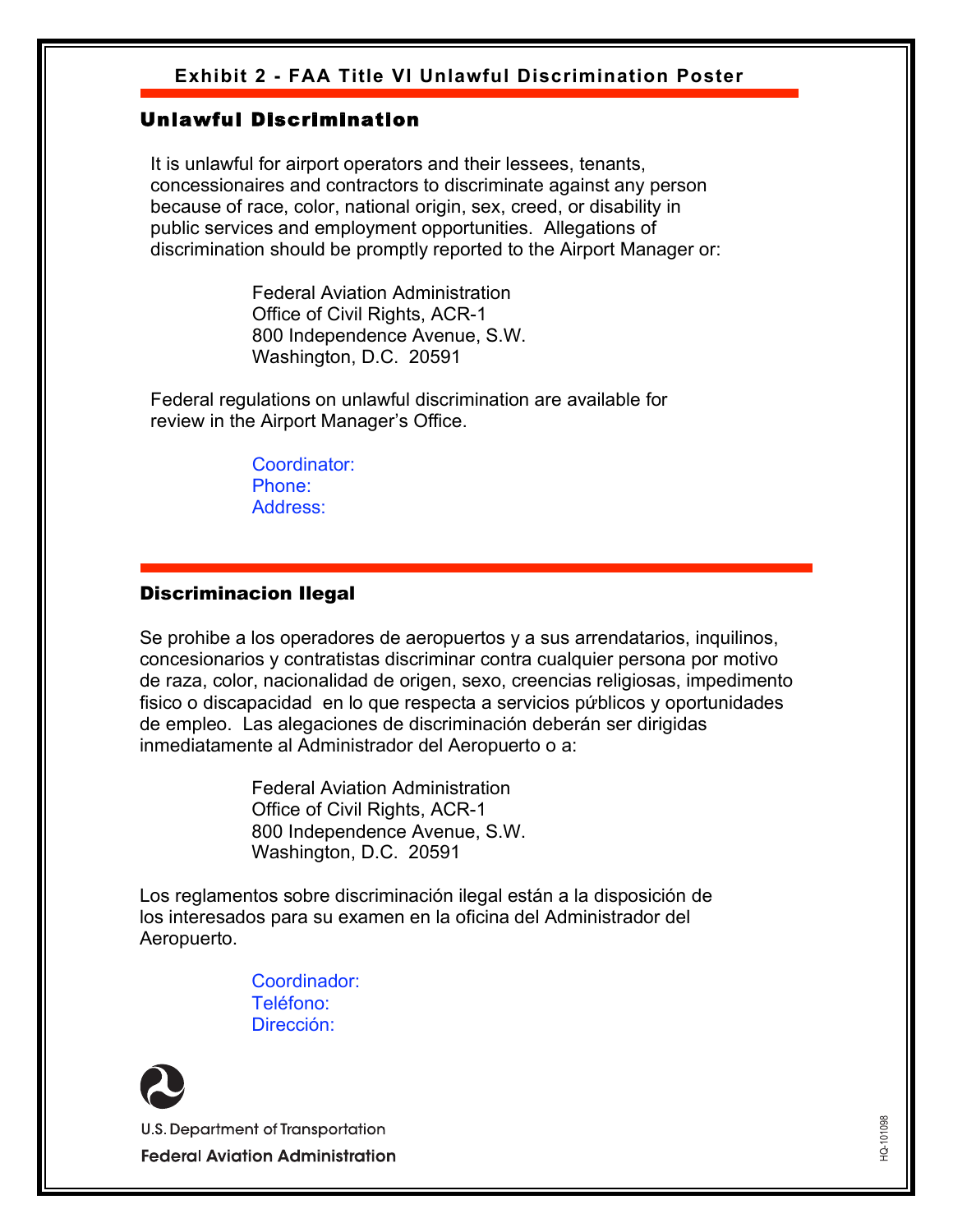#### **Exhibit 3 TLH Language Assistance Plan (LAP)**

The Department of Aviation has developed this Language Assistance Plan (LAP) in accordance with federal guidelines regarding the provision of transportation services provided to Limited English Proficiency (LEP) populations through an airport facility. In addition, Section 1204.08 of the City's Administrative Policies & Procedures Manual, Limited English Proficiency (LEP) guidance, is incorporated by way of reference to this exhibit. This LAP incorporates the five following elements:

#### I. Identification of LEP persons

As indicated in Exhibit 4 of this document, a significant proportion of the area population is Hispanic, some of whom are LEP individuals. The latest traveler demographics for 2019 obtained from the Tallahassee-Leon County Office of Economic Vitality for our service area indicate that sixty-three percent (63%) of TLH passengers are Caucasian/white, thirty-three percent (33%) are African-American/black, and four percent (4%) are Other Races. "Hispanic" is an ethnic classification rather than a racial category; individuals can be classified by both Hispanic origin and race. In 2019, six and one-half percent (6.5%) of Leon County residents were of Hispanic origin. The median age of visitors to TLH is 39 years old, with fifty-three percent (53%) falling within the 30 to 50-year-old age range. The use of LEP "I Speak" cards available at the Visitor's Information Center can further assist the Airport in determining additional language barrier difficulties.

#### II. Language Assistance Measures

For the in-terminal Airport patron, language assistance services are available at the Visitor's Information Center in the center concourse, where an Airport Ambassador can assist. Airport patrons may also contact the Airport's Communications Center at (850) 891-7830. "I Speak" cards are available at the Visitor's Information Center to assist the Airport Ambassador and the Airport patron in identifying the type of language assistance needed. Once the language need has been identified, the Airport Ambassador contacts the Airport Communications Center (ACC) to obtain the assistance needed. If the language need is for a language other than one that is spoken by the employees providing volunteer translation services, the ACC places a three-way call to LanguageLine Solutions for assistance.

#### III. Staff Training

The Airport provides training to the Airport Ambassadors and staff most likely to encounter an LEP person. All ACC agents have been trained on how to access LanguageLine Solutions.

IV. Provide Notices to LEP Persons

The availability of language assistance services is posted in prominent areas of the terminal as well as on the Airport's website.

V. Monitoring and Updating the LAP

The Airport will review on an annual basis the components of the LAP and will continue to work with Airport tenants to ensure that the language needs of Airport patrons and the traveling public are met.